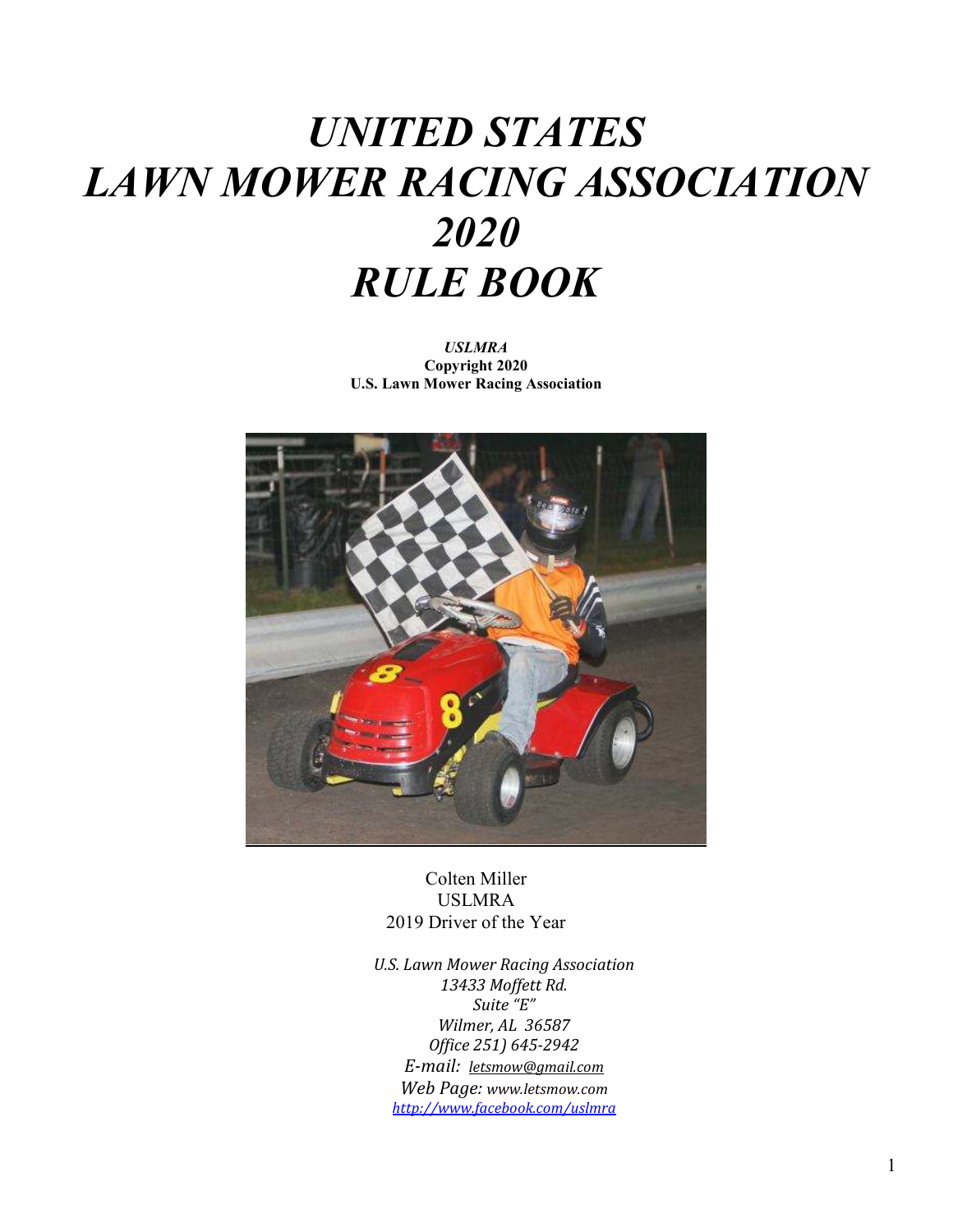### 15 January, 2020

To USLMRA Local Chapters and Affiliated Clubs

Happy Mow Year!

After a successful 27th USLMRA STA-BIL Lawn Mower Racing Season in 2019, we are now set for our 28<sup>th</sup> season and beyond… and we need your help.

The USLMRA staff continues to work on obtaining racing venues for the 2020 season and the schedule will be posted and updated as events are acquired.

We need all racers at all USLMRA events (Affiliated Clubs, Local Chapters and Nationals) to be dues-paying members, and we need your help to make sure that happens. Dues are \$20.00 on-line or \$25.00 on site. If racers do not feel that \$20.00 to support USLMRA is justified, they will not race with USLMRA. Information will not be released to NKA until your members are in our database. If we discover that racers are allowed to race at the local level without having paid USLMRA dues, the Chapter or Club will lose its NKA insurance.

We need 100% compliance with NKA insurance requirements. Delinquent payments and non-reporting will now stop. Nicci at NKA is quite understanding, indeed lenient, but I no longer am. USLMRA will no longer police NKA compliance. One instance of NKA non-compliance could result in the revocation of your NKA insurance.

We know there has been some changes in officers in a few of our clubs be we need all clubs to update their club information profile (form attached). Along with a list of all racers with their e-mail or phone number and class raced. If you are using the USLMRA Rule Book all is fine, but if you have additional classes outside the USLMRA Rule Book or using a different rule book it MUST be submitted for approval and safety compliance.

Gold Eagle Co. / STA-BIL: Let's remember to show support, value, social media mentions and tags, on site visibility and an overall appreciation for Gold Eagle Co. and STA-BIL. Gold Eagle Co. is the USLMRA Title Sponsor, benefactor and corporate advisor. Without Gold Eagle Co., USLMRA would look very different.

As always, we look forward to a successful season of racing in 2020.

Thank you,

Bruce Kaufman Manny Torres (Kerry Evans Manny Torres Manny Torres

Founder & Advisor **USLMRA** President USLMRA Vice President USLMRA National Race/Tech Director National Chief Steward

> *It is the responsibility of the builder and driver to adhere to, and be Familiar with, the requirements of this rulebook.*

*If, after reading these Regulations you need a clarification, you are encouraged to contact one of the Staff members listed on page 4 PRIOR TO RACE DAY. We want everyone to race, BUT we are creating fairness, safety, consistency and enforcement of USLMRA rules. Competitors must be aware that Clarifications are offered in good faith and do not afford specific mowers protection from subsequent protest.*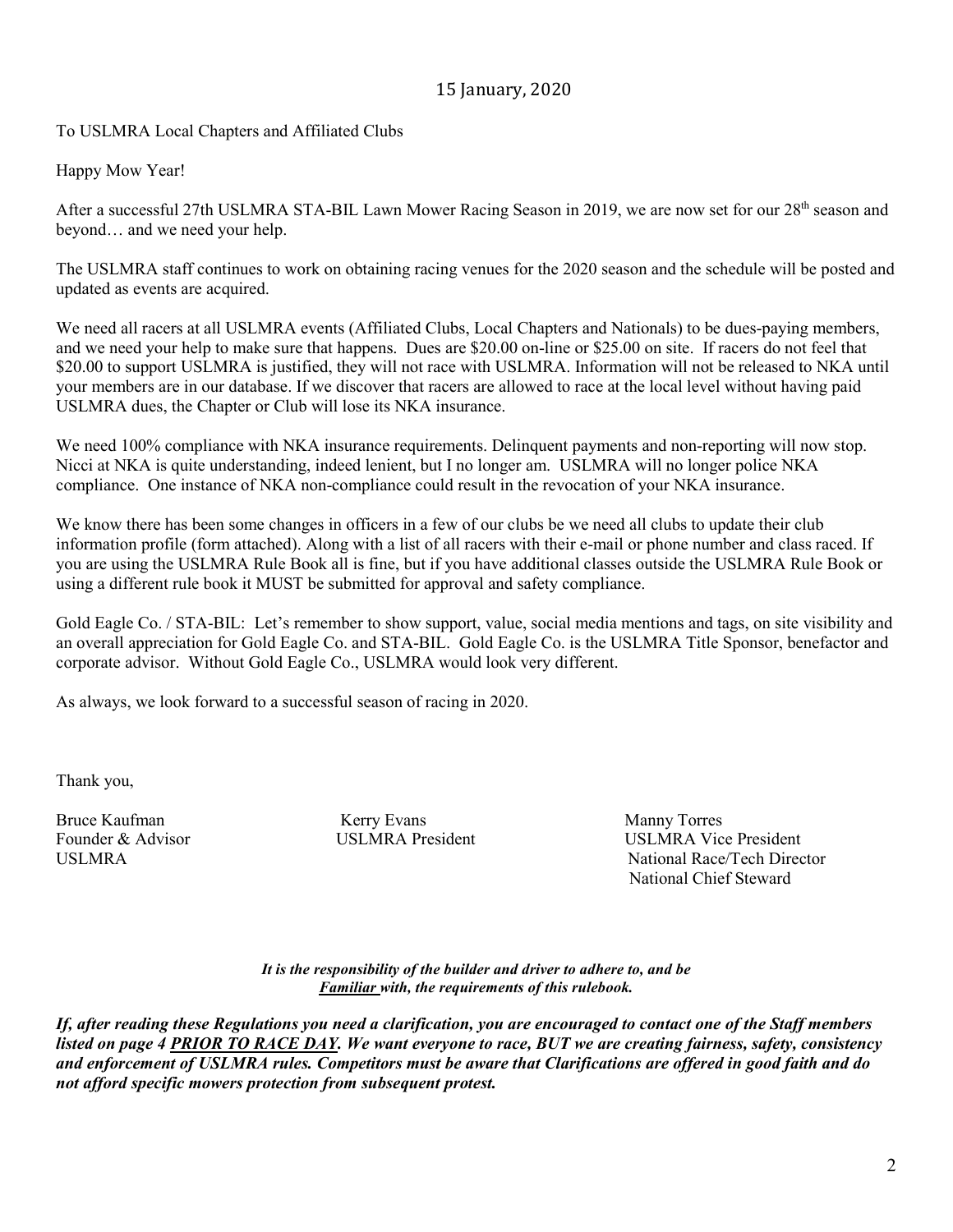





### Rule Book Updates/Changes

15 Jan 2020

Welcome to the 2020 Racing Season;

As always, the USLMRA staff holds discussions and debates among themselves and we speak with several racers about rule changes, clarifications and updates and the results have been inserted in this year's rule book.

The intent is to make the rule book as simple as possible but keep in mind that no matter how much is debated, we can never satisfy all members. We must make decisions that is in the best interest of USLMRA. As the season progress if any decision is made to make additional changes then they will be made and the membership will be notified.

As you all know that when race day arrives time is really tight. Going through registration and Tech can be time consuming and stressful, not only for the racer but for the staff as well. So, it is asked that all racer be patient doing this time and be prompt when going through all the phases in preparation for racing. Keep mind we doing the best we can. However, to make the process go smoother it is asked that when you arrive have your machines ready for inspection and clean this believe it or not will speed up the process during tech.

With the type of sport we have we encounter 100 different personalities and racers of all walks of life, We have doctors, school teachers, business owners, firefighters, truck drivers to name a few and both young and senior racers. So, we as a staff try to accommodate all but there are time where this isn't possible. So, we ask that you take this into consideration when you get frustrated or upset. Just keep in-mind this is just a lawn mower race and you get no prize money, just a \$15.00 trophy. So just sit back and enjoy the fellowship and racing and have fun.

With all that said we look forward to seeing everyone this season.

v/r

# Manny

Manny Torres USLMRA Vice President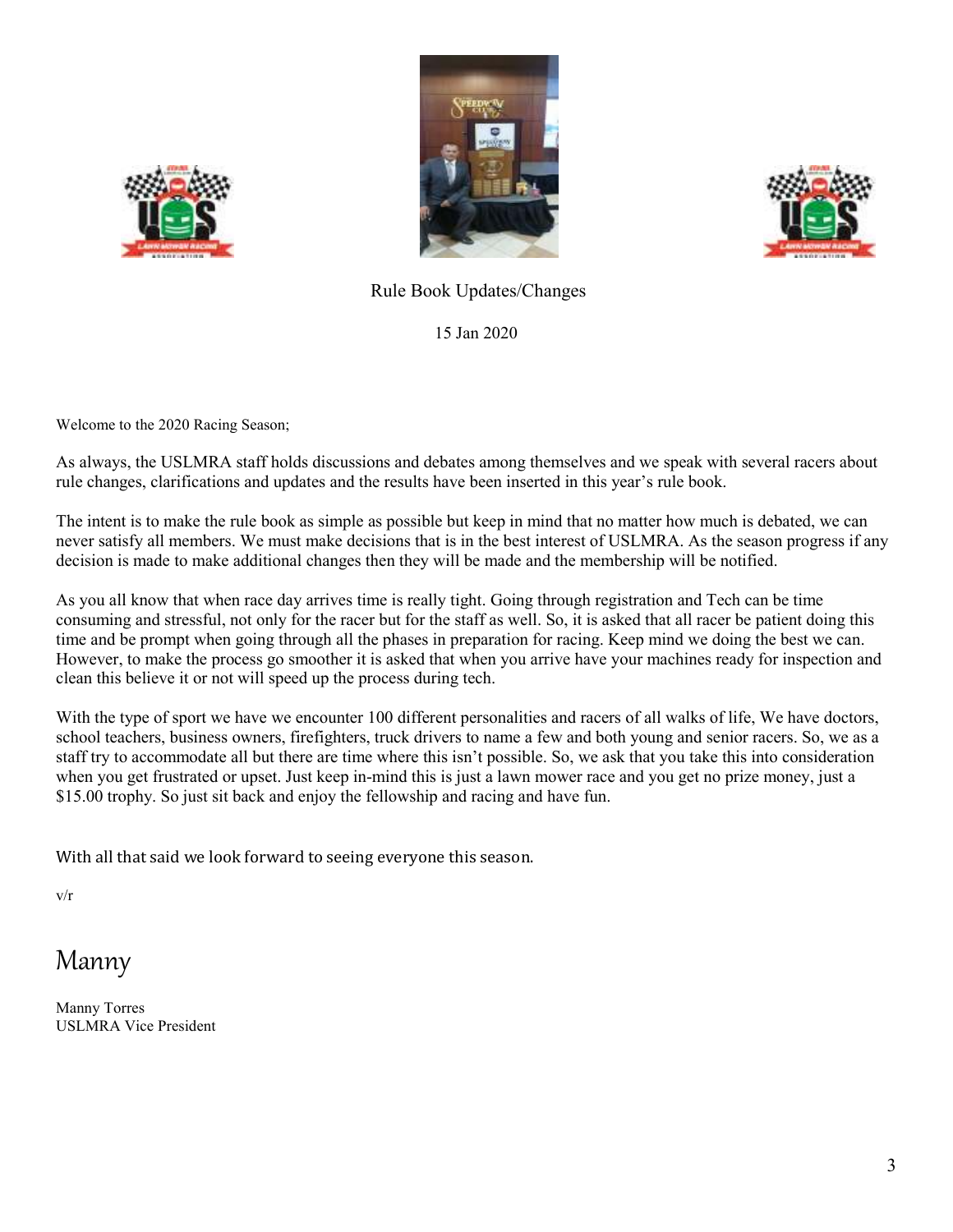

# **USLMRA NATIONAL STAFF**

**USLMRA Founder** Bruce Kaufman (847) 272-2120

bruce@letsmow.com

**USLMRA President Chief of Administration & Chief of Timing & Scoring** Kerry Evans (251) 645-2942 kerry@letsmow.com

**USLMRA Vice President National Race/Technical Director National Chief Steward** Manny Torres (410) 808-5641 manny@letsmow.com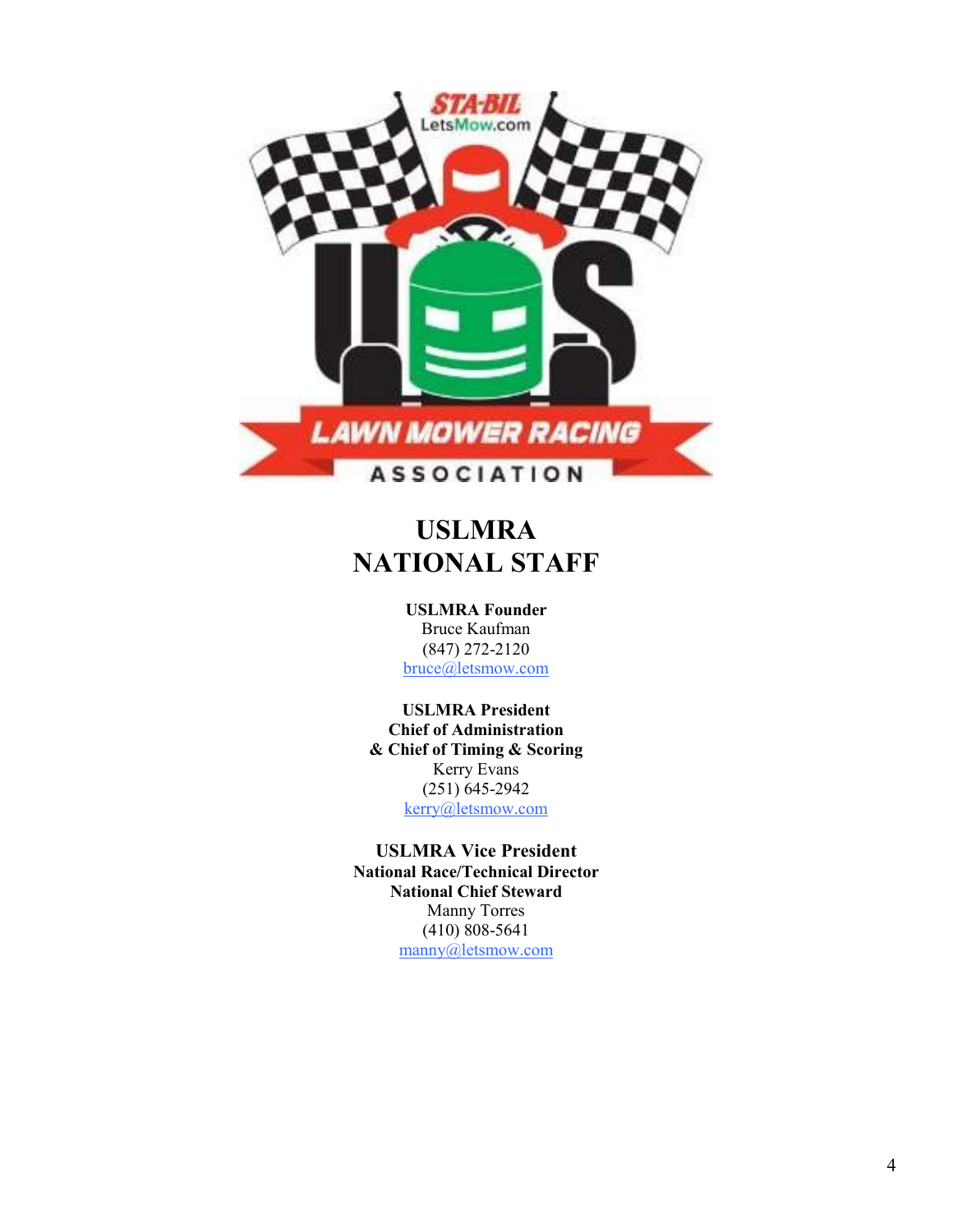

# **USLMRA Licensing Rules**

USLMRA License, Definition: A USLMRA License is issued to a person who has raced at a prescribed class level and their experience is such that they are believed to be capable of racing within the licensed class in a safe manner.

Rookie Racer, Definition: A person who has not competed in a USLMRA Series US Points Race in any Prepared Class or FXS, & FXT Class within the past 12 months of a Race Day.

Veteran Racer, Definition: A person who has competed in a USLMRA Series Race in Class, Prepared Class or FXS, & FXT Class within the past 36 months.

Jr. Pro. License Qualifying: The purpose of the Jr. Pro License is to allow experienced Jr. Races a method to move up in class to faster classes. Only Classes allowed to move up to are IMOW, GPS, GPT, AP, CP and FX/Single, not BP or FX/T.

Testing procedures for Jr, Pro will be followed with additional requirements:

- 1. Parents Signature of Release and Approval (issued by the Central USLMRA Office).
- 2. 16 years of age by December 31<sup>st</sup> of the race year and have or obtain a Valid Driver's License from the State of Residence.
- 3. If 15 years of age, Racer must have a Valid Drivers Learners Permit from the State of Residence and obtain Driver's License when s/he turns 16 years of age of that race year.
- 4. 15 yrs. old drivers can test for IMOW, GPS, GPT, AP, CP and FX/Single only, not BP or FX/T.
- 5. A minimum of one (1) year racing experience in the Jr's class, J/P or G/PK and have raced more than 12 Competitive Events races the year. Definition of a Competitive Event: On any given Race Day you have at least one (1) heat and one (1) main. That equals two (2) Competitive Events. Two (2) heats and one (1) main = three (3) Competitive Events. 12 will add up quick. In other words, heats and mains count toward the 12 required Competitive Events. The goal is seat time.
- 6. Allowed to be tested on Rules of Racing, such as Flags and passing.
- 7. To be tested in the class desired to class into, by at least 2 staff members picked by USLMRA Executive Staff
- 8. It is recommended that this procedure be followed across all levels of USLMRA Lawn Mower Racing, A/Cs L/Cs and the STA-BIL Nationals and that all racers age 15 years and under stay in classes that have governed engine controls until they meet these criteria. All Guidelines and Approvals must come from our USLMRA Office (Wilmer, Alabama, Kerry Evans) or Chief Tech. Office (Port Deposit, MD, Manny Torres) for Final Approval.
- 9. \*Note: If Racer has special reasons why they cannot obtain a valid State Issued Driver's License, and it is a noncriminal matter, they can contact either USLMRA Office and discuss.
- 10. Example: The State requires a driving course before a driving test can be given and the waiting list Is 6 months. We can talk about it on your intentions. A birth certificate will be needed to verify age.

Pro Racer, Definition: (BP, FXS, & FXT): A person, 18 years of age or older, who has raced in at least ten (10) USLMRA Races (Local Chapter Races or Affiliated Club Races) in the BP, FXS, & FXT Class, with at least four (4) of the races having been USLMRA Series Races. Also, an Adult racer who has raced in the prepared classes for years can be considered a Pro Racer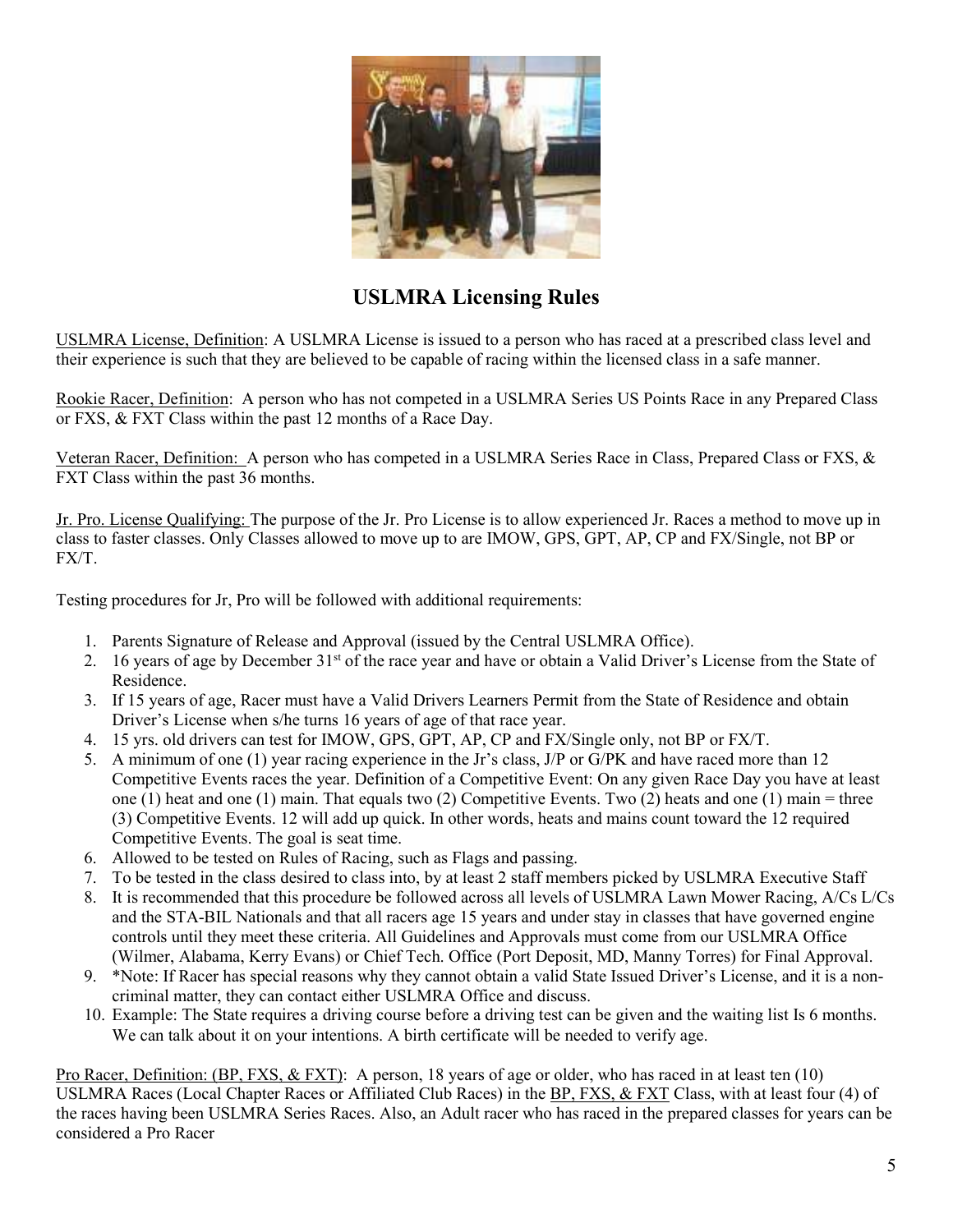### I. LICENSING: STA-BIL SERIES

- 1) A Rookie Racer shall not compete at a USLMRA Series Race in **BP**, FXS, & FXT Class.
- 2) License can be issued in each class a racer competes in.
- 3) Pro Racers shall be permitted to race in all classes at any USLMRA Series U.S. Points Race.
- 4) "Veteran License" will be issued to racers meeting licensing criteria in (J) Prepared Class, IMOW, A Prepared, C Prepared, G Prepared.
- 5) "Pro License" will be issued to racers meeting licensing criteria in **BP**, FXS, & FXT Classes.
- 6) A License may be issued to a racer for any class at the discretion of the Race Day Chief Steward for situations including, but not limited to a racer who can verify participation in a similar class in non-USLMRA affiliated race events; a satisfactory display of driver competence; a racer 16 to 18 who has previously raced in at least four (4) USLMRA Series races.

#### II VETERAN RACERS OBTAINING A PRO LICENSE

Veteran Racers may obtain a Pro License by racing in at least ten (10) USLMRA Races (USLMRA Series or Local Chapter Races) in any Veteran Racer Class, with at least four (4) of the races having been USLMRA Series Races, subject to approval of the National Race Director.

#### III. LICENSING AT THE USLMRA LOCAL CHAPTER LEVEL

Issuance of License is at the discretion of each Local Chapter

#### IV. INTENT

To recognize the ever-increasing speeds of racing lawn mowers and the wide range of racer experience and to create a competency level to be adhered to and legislated. To recognize the fact that racers may purchase entire racing machines or component parts, creating the potential for a disparity of driving expertise. To raise entry criteria in the B Prepared and FX Classes.

#### V. SPECIAL CIRCUMSTANCES

Age Limits have been modified for racing in the AP class for those drivers who meet the following criteria;

- $\checkmark$  be at least 13 years of age
- $\checkmark$  have 2 years' experience in JP at National level events
- $\checkmark$  have 1 year experience in GPK at National Level events

#### **These are not negotiable and are for the safety of the young drivers who meet the above mentioned requirements**.

USLMRA realizes special circumstances may arise regarding Licensing. Racers are encouraged to communicate with the National Chief Steward to discuss their situation.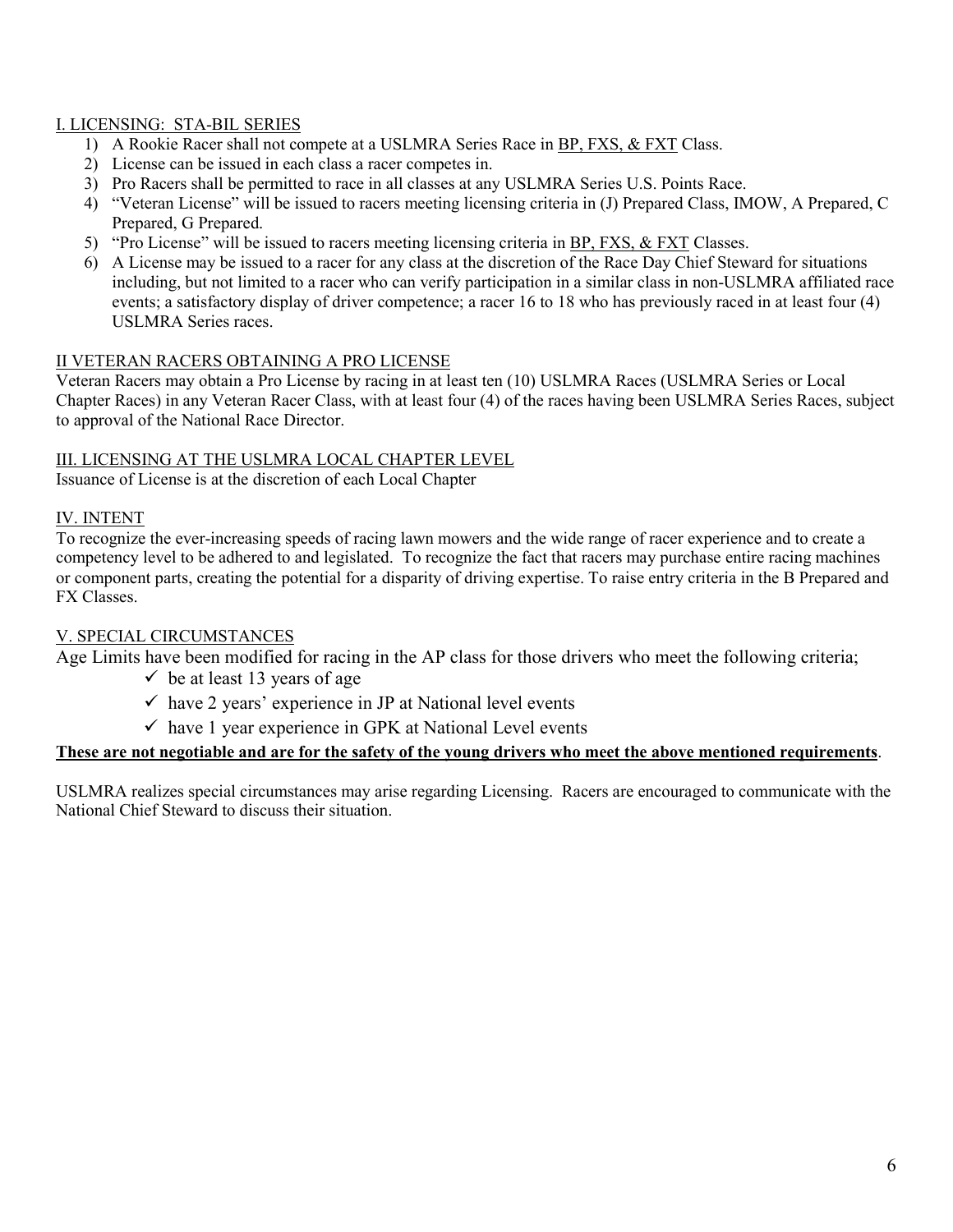# **GENERAL COMPETITION REGULATIONS I. RULES OF THE TRACK**

A) No driver who has consumed any alcoholic beverage on the day of an event may participate in a practice or race event. *NO alcoholic beverages may be consumed by ANY driver, or race staff before the end of the last race or other on-track activity.* **NO** illegal drugs or controlled substances shall be tolerated on the track premises *AT ANY TIME***.** Violation *will*  result in disqualification and loss of points.

B) **NO BUMPING WILL BE TOLERATED**

C) **The responsibility for a safe pass rests with the overtaking driver.**

D) The following flag signals will be obeyed without question:

**GREEN:** The race/practice is underway when the green flag is waved.

**YELLOW:** Take care, Danger. **NO PASSING ON ENTIRE COURSE.** Drivers form a single line and close up with the leader, and follow the Starter's directions. Very slow machines may signal following machines to pass under yellow. **YELLOW & WHITE:** These two flags drawn together by the starter are to indicate that the field is not sufficiently

bunched for the restart. If you see this signal, close it up!

**RED:** Stop racing immediately. Clear the course as much as possible.

**BLACK:** Generally, for a driving infraction or equipment violation. Driver must complete lap and pull into the pits for consultation with the Chief Steward at the designated spot. A furled black flag means the driver must clean up his/her act or receive a full black flag.

**WHITE:** One lap to go. When Crossed with GREEN it means half way-point.

**CHECKERED:** End of race or practice session. Driver must complete lap and pull into pits or **impound area.** 

E) Driver must keep **both hands** on the steering wheel, except to momentarily operate other controls.

F) If a driver leaves the course, he/she must re-enter the course as close as possible to the same point the mower left the marked track. The driver may not simply reenter further down the track.

G) If a mower stalls on the course, the driver's first responsibility is to move the mower to a safe position at least *10 feet off the course*. **Pit Crew or guest may not go on the course at any time during a race unless specifically directed to do so by the safety crew. This could lead to Driver Disqualification!** 

H) Mower must be completely stopped before driver dismounts.

I) Unsafe on track/off-track driving practices may result in disqualification.

J) **All drivers must attend all announced driver's meetings**. Failure to attend the MANDATORY Drivers Meeting will result in not being allowed to participate in the day's events, Practice, Heats, or Features.

All first-time **USLMRA National Event** drivers must attend an announced rookie driver's meeting. Roll may be called, and drivers may be penalized or disqualified for failure to attend. The race day Chief Steward may override this ruling on a case by case situation with approval from the USLMRA President or Vice president in his absence.

K) Grid positions will be determined on race day by random public draw during registration.

L) Protests against another driver or his/her mower must be lodged in writing with the Race Day Chief Steward on an official protest form prior to the start of the race, or within 30 minutes of completion of the day's last race. **Enforcement of these rules depends on a protest being filed with the Race Day Chief Steward or any Race Day Staff. The Race Day Chief Steward has final say on all protests.**

M) In the JP & IMOW Class we will still use the modified Le-Man's Style Start; however, drivers will no longer be required to *"Run to their Mowers!* This is to accommodate Handicapped, and Elder racers who have difficulty running across the track and are completely over whelmed by the young drivers in this class. The IMOW Class is designed to test driver's skills with governed engines and Gear ratio mandated drive trains, not their ability to run across the track. Drivers will stand directly behind their mowers with their tether in hand arms stretched straight in the air. When the Head-flagger drops the green flag, the driver will move either to the right or left side of the mower and mount the mower, start it and begin to race. At no time will the driver JUMP over the back seat/fender to mount the mower.

N) Laps may be counted under the yellow flag. However, there will be a minimum of two laps, under green, after a yellow to finish the race (Green, White, and Checkered). A time limit will be set to the running of each class of 15 mins. The White flag will be thrown followed by a Checkered after this time regardless of laps finished. A Red Flag will stop the Clock.

O) Drivers involved in an incident must be inspected in the grid area at the discretion of the Technical Inspector(s) and the Race Day Chief Steward.

P) All mowers causing a caution/accident will be moved to the end of the racing order after it's determined that they are safe to continue.

Q) The first five finishers in each class of a feature Race *MAY BE CALLED TO* return to the start/finish line for racer interviews and/or trophy presentation unless otherwise directed (victory laps are permitted).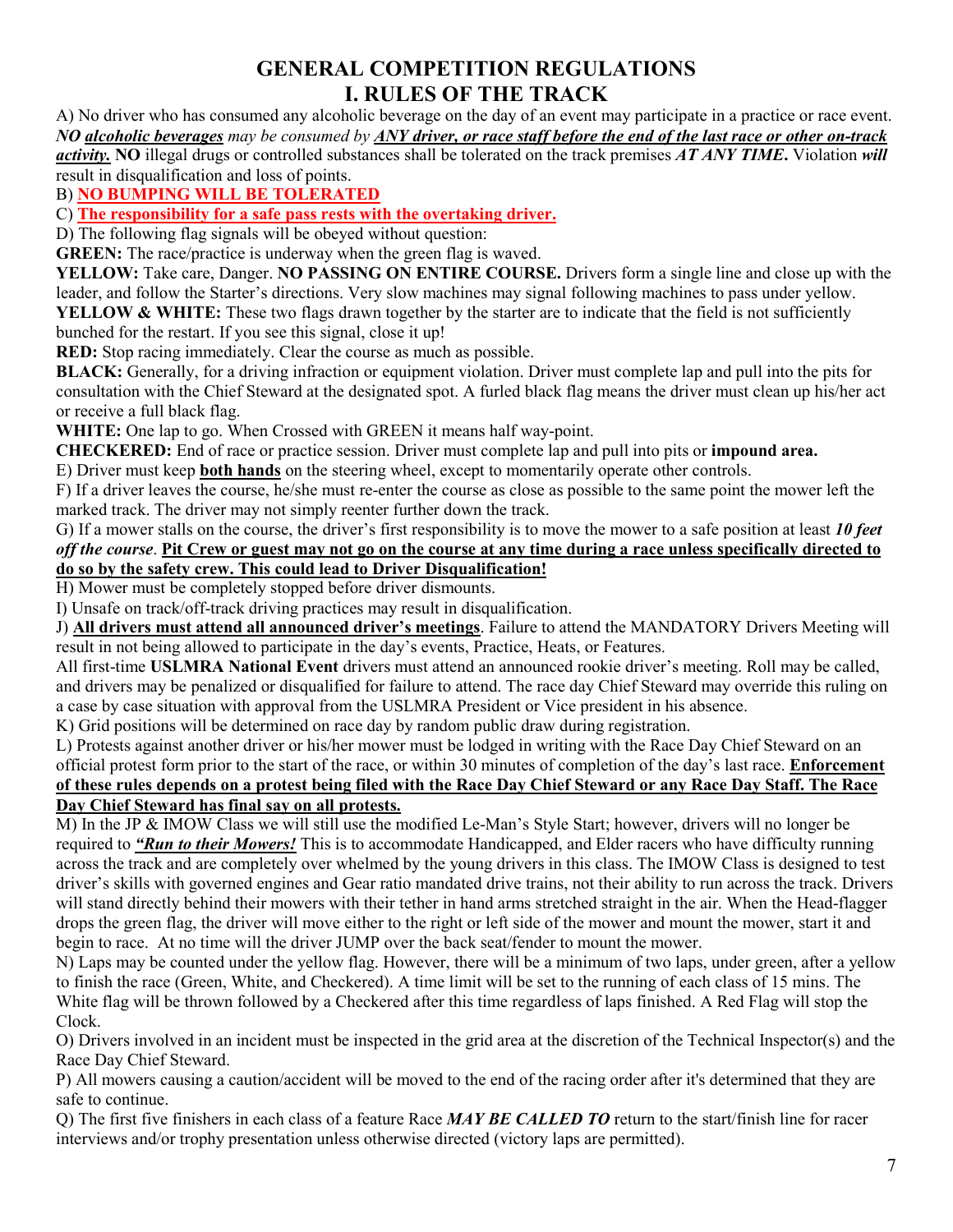R) **No onboard communication devices or spotters on the side of track are allowed**

S) Racing will begin with rolling starts for all classes except JP and IMOW. Local Chapters and affiliated clubs may still use Le Mans if they wish.

T) Starting grid will be determined by a random draw during registration for heat races, not by time trials. Starting grid for STA-BIL Finals will be determined as stated in section VIII, 2

U) Due to the extreme speeds and the width of the New FXS & FXT classes the race day Chief Steward will determine the number of mowers that will be allowed to race at one time. An A Main and B Main race may be used to determine the feature finalist. This may also be needed and used in other classes.

V) **The racing order for all National Points Races: JP, AP, GPK, IMOW, GPS, CP, GPT, BP, FXS, & FTX.**  W) In JP & IMOW If a Yellow or red flag is thrown before the lead mower completes the first lap, the race will be *restarted, And drivers will be lined up in original starting grid, but only once*, if a second yellow/red flag is thrown

before completion of the first lap, the race order will be determined by the order the mowers crossed the Start/Finish line at the start and they will resume racing by using a rolling start. The racer causing the 2<sup>nd</sup> Caution goes to the rear. X) The Race Day Chief Steward shall have the right to remove from competition at any time any driver, crew member or guest in the paddock who does not comply with these Regulations, who fails Technical Inspection or who, in the Race Day Chief Steward's sole discretion, is exhibiting behavior which is dangerous to participants or spectators.

Y) At National point races where there are not a sufficient number of mowers entered in certain classes, the National Chief Steward may at his discretion combine classes, for example combining JP with IMOW, GPS with GPT, AP with CP etc.

Z) All Governed classes will remain on the track after feature and kept running for RPM checks and for JP and IMOW Tire Pressure check. Leaving the track or shutting the engine down **may result** in Disqualification

# **II**. **RULES OF THE PITS & GRID**

A) No person under 16 years of age shall be on the grid. Persons 10 to 17 years of age may be on the grid with an approved parent's consent form on file with the Race Day Chief Steward.

# B) **Mower pit speed is 5 mph maximum.**

C) No mower may have more than 1 attendant on the grid, in addition to the driver.

D) Long pants, closed shoes and shirts are required in the track area.

E) No smoking on the track or track infield during the racing event.

F) Refueling: Driver must dismount and engine must be turned off when fuel is added. A fire extinguisher (liquid fire rated) must be in the hands of a crew member any time fuel is added to a hot machine.

G) Mower must be completely stopped before driver dismounts.

H) Crews are under the direction of the Chief Steward or Pit Steward at all times.

I) Driver's are responsible for the conduct of his/her guests and crew, even while on the track.

J) Unauthorized personnel shall not enter the racing course. All individuals entering the controlled area which includes but is not limited to the racing course, grid and pit area, including crew members and guests, must sign a release and display a wristband discharging the USLMRA from liability.

K) No pets are allowed on the racing course. Pets in the pits must remain on a leash and owners are responsible for cleaning up after their pets

L) The USLMRA reserves the right to limit pit space. Campers and RV's may be permitted on Race day *only if space allows*.

M) No vehicles other than racing mowers and official vehicles such as tow mowers shall be on or near the track.

N) Entry fees shall be: \$20.00 maximum for USLMRA-sanctioned Points and Local Chapter races; \$30.00 for the **USLMRA Finals.**

O) **"EFFECTIVE IMMEDIATELY":** Only one person shall be allowed on a racing lawn mower. This will include parade laps, sanctioned races, and/or any occasion sponsored or administered by, or with the knowledge of, the USLMRA or which uses the STA-BIL logo or publicity in any way. The person on the mower must be a registered as a racer for the event.

P) Everyone in the Pits, Racers and Guest MUST have NKA Wrist Bands purchased at the registration table. These wrist bands are for the entire racing weekend (Both days of racing) if lost the individual must purchase another wrist band.

### **No exceptions will be made to this rule.**

Q) During racing events the switching of mowers will not be allowed meaning the mower used by a driver during practice & heat races must be the same mower raced in features. No longer will a backup mower be teched for use as a backup mower.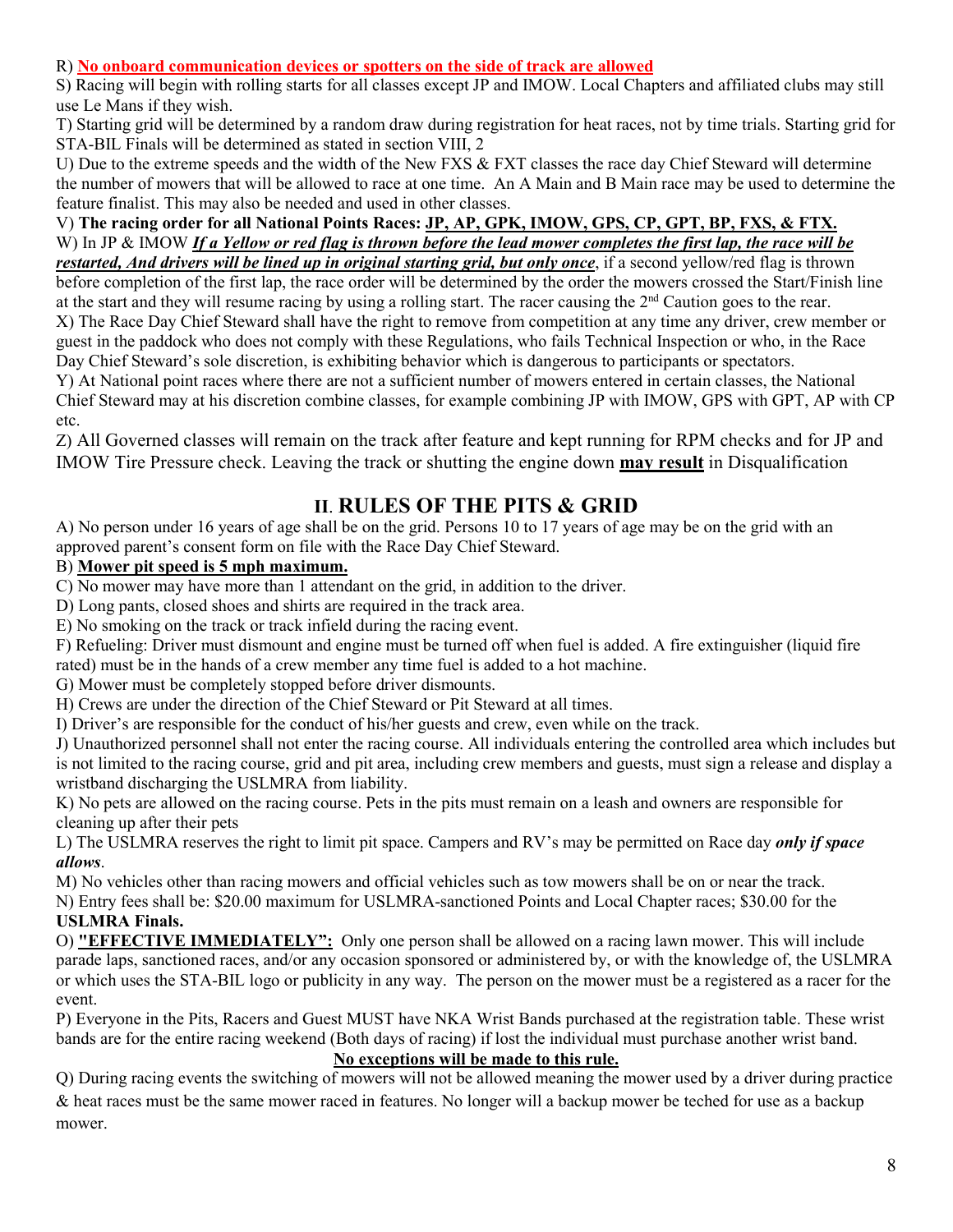# **III. DRIVER ELIGIBILITY**

A. All Drivers **must** be members of the United States Lawn Mower Racing Association.

B. Drivers must be at least 9 years of age (Exceptions Listed in section VII). Drivers 9 to 17 years of age may compete with an approved parent's consent form on file with the Race Day Chief Steward at each event. For JP drivers a Parental Consent form can be filled out by a parent or legal guardian prior to the event. However, it must be an original, and it must be notarized. Note that this applies to the first time you race at a facility. Once one is signed for a particular facility, it is good for the year.

C. Age on race day, 9 years old on the day (J/P Only) or in the race year?? NKA Says Age reached by December 31. So, if you are 8 years old now but will be 9 before December 31 you can race this season in J/P. If you are 17 years old and will be 18 before December. 31 you can race Pro this year with Prepared Experience.

D. The age of GPK is 11 years old and you must have at least 1 race year with more than 6 Races in the J/P class before moving up to the GPK Class.

# **IV. DRIVER SAFETY EQUIPMENT**

A) In all class's drivers must wear an automobile racing or motorcycle-type **full face helmet** approved by the U.S. Department of Transportation or the Snell Foundation.

B) Whenever held, Stock drivers must wear an automobile racing or motorcycle-type helmet approved by the U.S. Department of Transportation or the Snell Foundation.

C) The helmet must fit snugly and be securely buckled when driver is on the track. Long hair must be kept tucked inside the helmet.

D) Goggles or a face shield are required. Glasses are not sufficient.

E) Every driver must wear long pants, long-sleeved shirt or jacket, full-finger gloves and leather over-the-ankle footwear on the track. Motorcycle leathers or anti-abrasion karting suits are highly recommended. No loose clothing (un-tucked or un-buttoned shirts, etc).

F) An approved, racing neck support is **MANDATORY** in *every class.* 

G) Driver must have a full 10BC-rated fire extinguisher in his/her equipment.

H) It is highly recommended but not mandatory that Drivers wear Chest Protectors of their choice for their safety

# **V. TECHNICAL INSPECTION**

A) Every mower entered in any USLMRA event must be approved for competition by Technical Inspection before practicing or racing at any event. A *Safety Tech/Build Tech* sticker will be issued at **each** race. Top five finishing machines **may be required to go directly** from the track to the impound area (when provided), and be inspected for Build Tech compliance. **Failure to impound** directly from the track may be cause for automatic disqualification and loss of points. All JP's, IMOW's, GPK's, GPS's & GPT's will remain on track for Post Race inspection after feature races. JP & IMOW racers at the discretion of the Chief Steward may be required to have gear ratio checked as a group, participation is mandatory if this is determined to be needed.

B) The generally accepted category is riding mowers and lawn tractors with rear tires 20 inches diameter and under. Mowers from England (with trailer seats) may compete. Grass catchers are not permitted. **See class rules for engine size limits.**

#### C) **Final determination of eligibility and classification is up to the Chief Technical Inspector. Note: Race Day Chief Steward if the Chief Technical Inspector is not available.**

D) A STA-BIL Fuel Stabilizer sticker **must be displayed in clear view on the right side and front of mower**.

E) Drivers may be tested by race officials at any time for knowledge of flag procedures and these Regulations. Drivers must pass all tests in order to practice or race.

F) Drivers must show their personal safety equipment at Technical Inspection before practicing or racing at any event. G) When going through Tech ensure you bring the complete mower, which means with hood and transponder, **no exceptions!**

H) Only the driver will accompany the mower thru tech with the exception of minors, a parent may accompany them. This is to eliminate crowding around the tech line.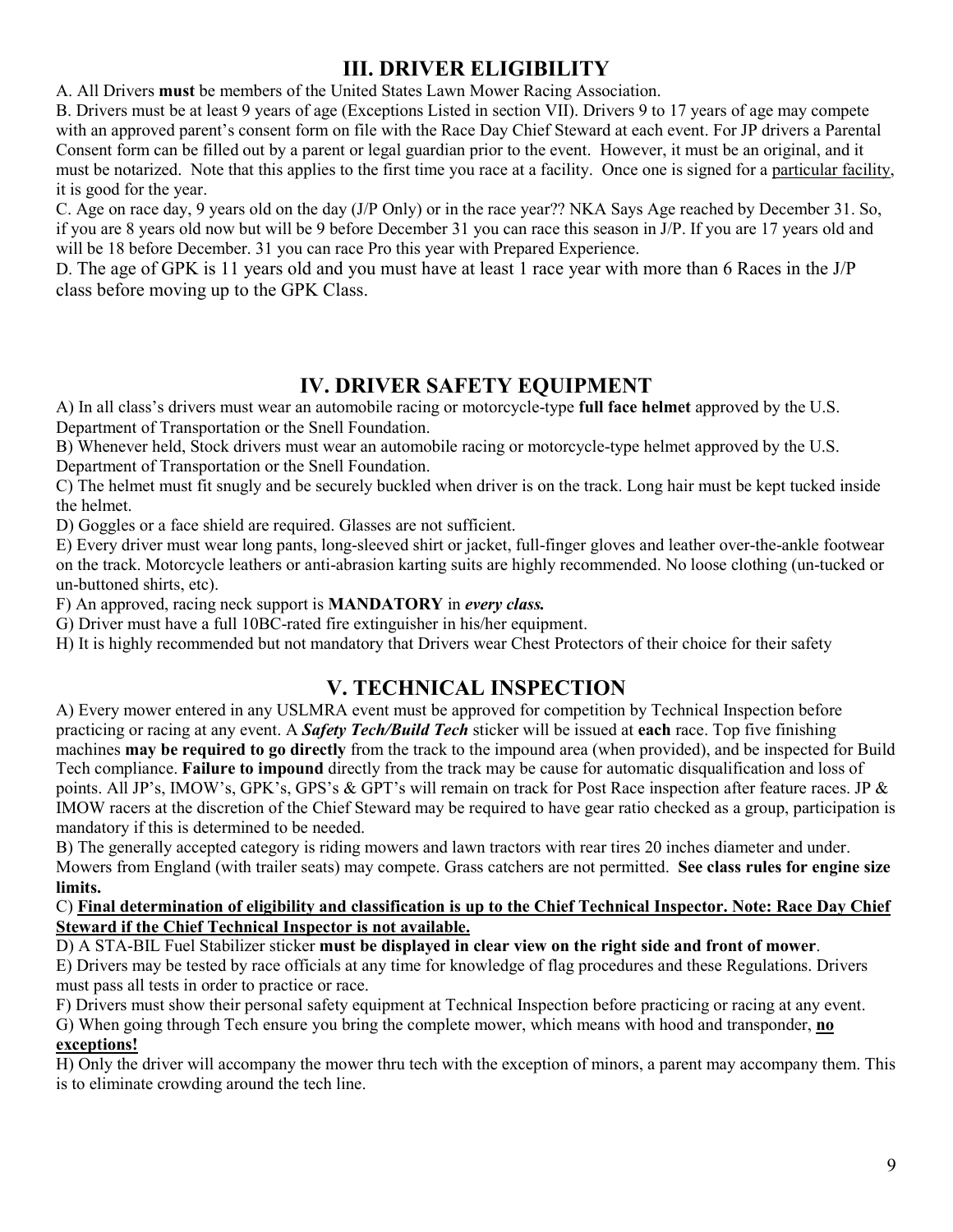## **VI. GENERAL MOWER REQUIREMENTS \*\*\*NOTICE\*\*\***

#### **These general requirements apply to ALL racing classes. Any EXCEPTIONS to these requirements are listed in the individual class build rules.**

A) CUTTING BLADES MUST BE REMOVED COMPLETELY FROM ALL MOWERS. ALL MOWERS MUST HAVE A CUTTING DECK SECURELY MOUNTED IN THE STOCK POSITION, WITH A MINIMUM OF 2.5" GROUND CLEARANCE UNDER THE LOWEST POINT OF THE DECK. Decks cannot have any type of bumper/Guard (with the exception of FXS and FXT) around it unless it is Factory designed. All prepared classes and JP/IMOW; GPK, GP& GPT must have a factory type deck not home design.

B) No overhead cam engines allowed except in the stock class. No liquid cooled engines in any class

C) All non-stock mowers MUST be equipped with an automatic throttle closing device.

D) All mowers must be equipped with a kill switch, which will turn off the ignition if the driver leaves the mower and have a tether, mechanically attached to mower and driver. Velcro is **not** acceptable. Pressure switches are not allowed. Kill switch must remain in closed position (engine not running) until driver mounts mower. Additional switches that can by-pass the kill switch are not allowed under any circumstance.

**The ignition interrupter kill switch and cap/prong must be commercially available for racing type vehicles such as jet skis, snowmobiles, 4-wheelers etc. Magnetic or any other form of homemade switch is not allowed.** 

E) Mower brakes must be in good condition, easily operated and operating on at least two rear wheels.

F) Brakes may be improved in any way. **Rear Brake rotors may not be mounted on jackshafts only on rear axles** G) Throttle and brake controls may be relocated.

1.) All mowers *in all classes* be fitted with sturdy double return springs mounted at two different mounting points on both ends to help eliminate throttle from sticking or failure to completely close when released.

Below are two photos to help understand these precaution measures: (these are just some examples of the intent) **Photo 1**: This is the correct way to attach the throttle return springs on the carburetor Notice they are mounted on two different Locations and not together;



**Photo 2:** Notice that the springs are attached to the same bracket **this is incorrect!** They must be mounted on two separate mounting brackets. This way if for any reason one breaks you will still have one spring attached.



For V-twins and different style carburetors used on FXS/FXT, the same principle must be used. For example, FXS/FXT using Mikuni or the CV style Keihn Carburetors the Slide Spring can count as one return spring and you must have a separate external spring attached as the safety spring.

H) **FRAME:** Discrete strengthening is allowed. **Front and rear axles must use original frame as primary mounting Point.** No Tubular frames allowed in FXS/FXT or any other class. Must use original frame, which can be Reinforced.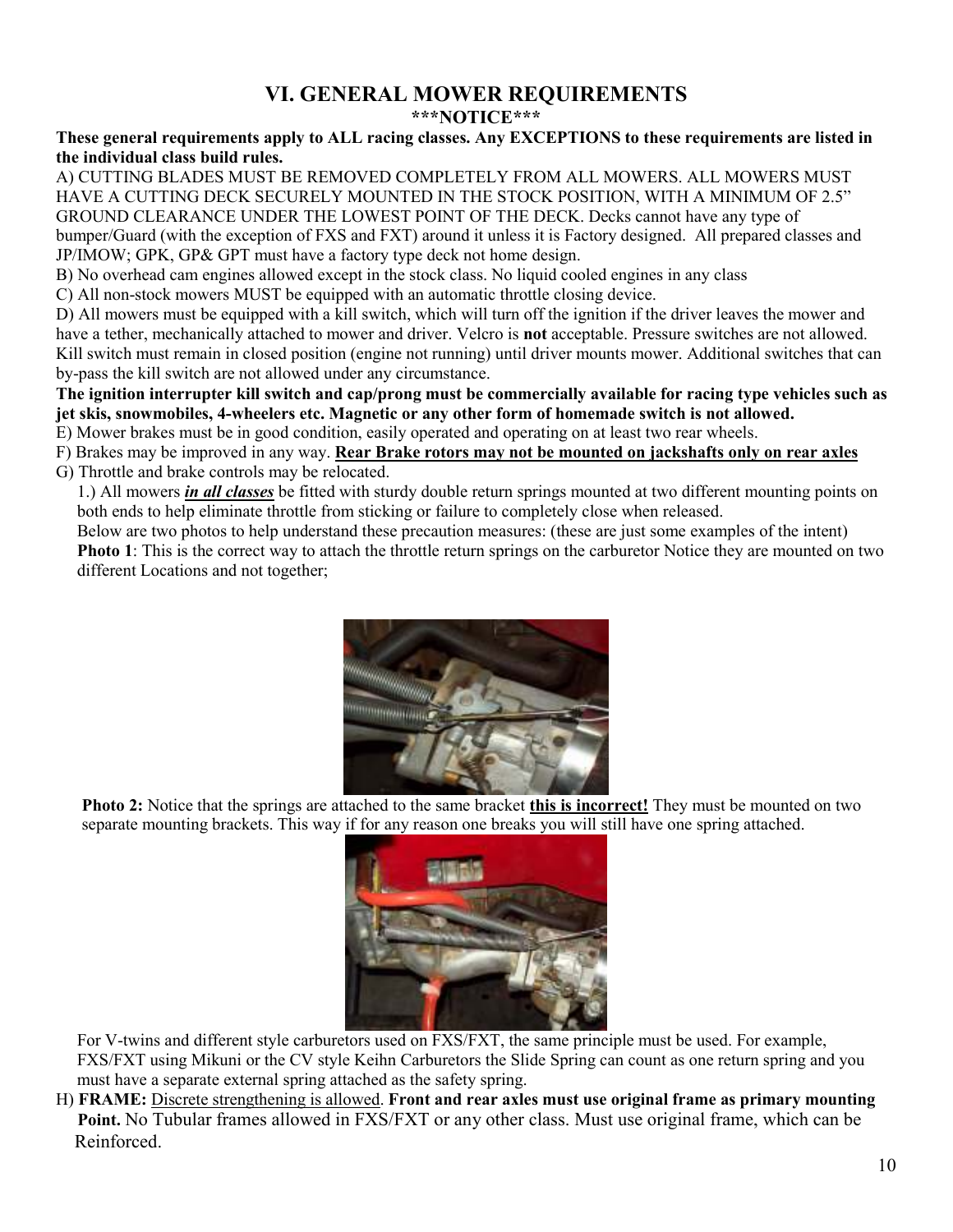I) Mowers must be free of projections, which could injure the driver or a competitor, or damage another mower. No axle or wheel mounting bolts may protrude beyond the face of the tire sidewall.

J) Mowers must be safe and complete, all parts and panels in place, with no missing nuts, bolts, cotter keys, etc.

K) All exposed chains and sprockets must be fitted with metal guards, which will direct a broken chain downward.

L) Mowers must be neat and clean, with paint in new or very good condition. No excess dirt, oil, grease, rust or primer.

Sponsor graphics must not interfere with mower's racing numbers or class letters.

M) No front bumpers or push bars except in FXS & FXT.

#### N) *All mowers that that do not have the top of the engine completely covered by the hood must have the flywheel covered by either the recoil housing, the stock wire housing or racer made cover.*

O) Race numbers should be of a sharply contrasting color from their background, and should be visible from all four sides of the mower. All mowers must have their number visible from the front for grid line up and scoring purposes. **It is recommended that racing numbers be pre-registered with the RACE NUMBER COORDINATOR.** Machines

without numbers will have them assigned on race day. Racing numbers are "owned", and will force unregistered duplicates to change. Class letters, should be a minimum of 2" high, and be shown on both sides of the mower.

P) **All** positively charged terminals must be insulated with a cover or heavy tape, and battery must be well secured.

Q) **No offset or stagger except for FXS/FXT**. Body must be mounted in the center of the wheels. **Tires must match in Size, Brand and tread design per axle. Once again, No staggering will be allowed** or exposed rear tires and on

centerline. Offset measured from centerline to the outside of tire sidewall. Wheelbase may not be altered.

R) Glass headlights must be taped or removed.

S) You will be allowed but not required a Maximum width 40" **sidewall to sidewal**l unless otherwise stated in the class build section.

T) Steering wheels may be replaced with any commercially available pieces, but not substituted for each other. Steering Wheels may not be mounted off center unless originally mounted offset. Steering columns must pass through the original hole in hood or dash at the original angle. All Nuts and bolts attaching the steering assembly (tie rods and spindles) must be secured with Lock Nuts, castle nuts with carter pins, or close pins. **Handlebar type grips may not be added to** 

# **steering wheels in any class. No push pull steering in any class classes**.

U) Tires must be lawn tractor tires. No Snow Hog, tiller, A.T.V, commercial mower or performance compound or competition kart tires. Tires must be of same tread design and size on each axle (front tires the same, rear the same). **Flat tires will be black-flagged!**

V) No centrifugal and/or torque converter clutches except in FXS, & FXT or Open Classes.

W) Minimum 4" ground clearance to frame, 2  $\frac{1}{2}$ " ground to deck unless otherwise stated in class build section.

### **X) All mowers must utilize a clutch.**

Y) **Flywheels:** Aluminum Flywheels are mandatory for prepared class racing mowers, however all governed class racing Mowers (IMOW, JP, GPK, GPS and GPT) **must** have original stock flywheels. As RPM's and speeds increase, it is also highly recommended that in all stock ungoverned classes that a scatter-shield be built and mounted for added safety protection, but not required.

### Z) **Fuel lines must be clamped at all joints.**

**AA) Rear Bumpers:** Will be allowed but not required. If used must be built to these standards:

 **Single Pipe bumpers are NOT of standard and may NOT be used.** 



**BB)** No slick tires in any class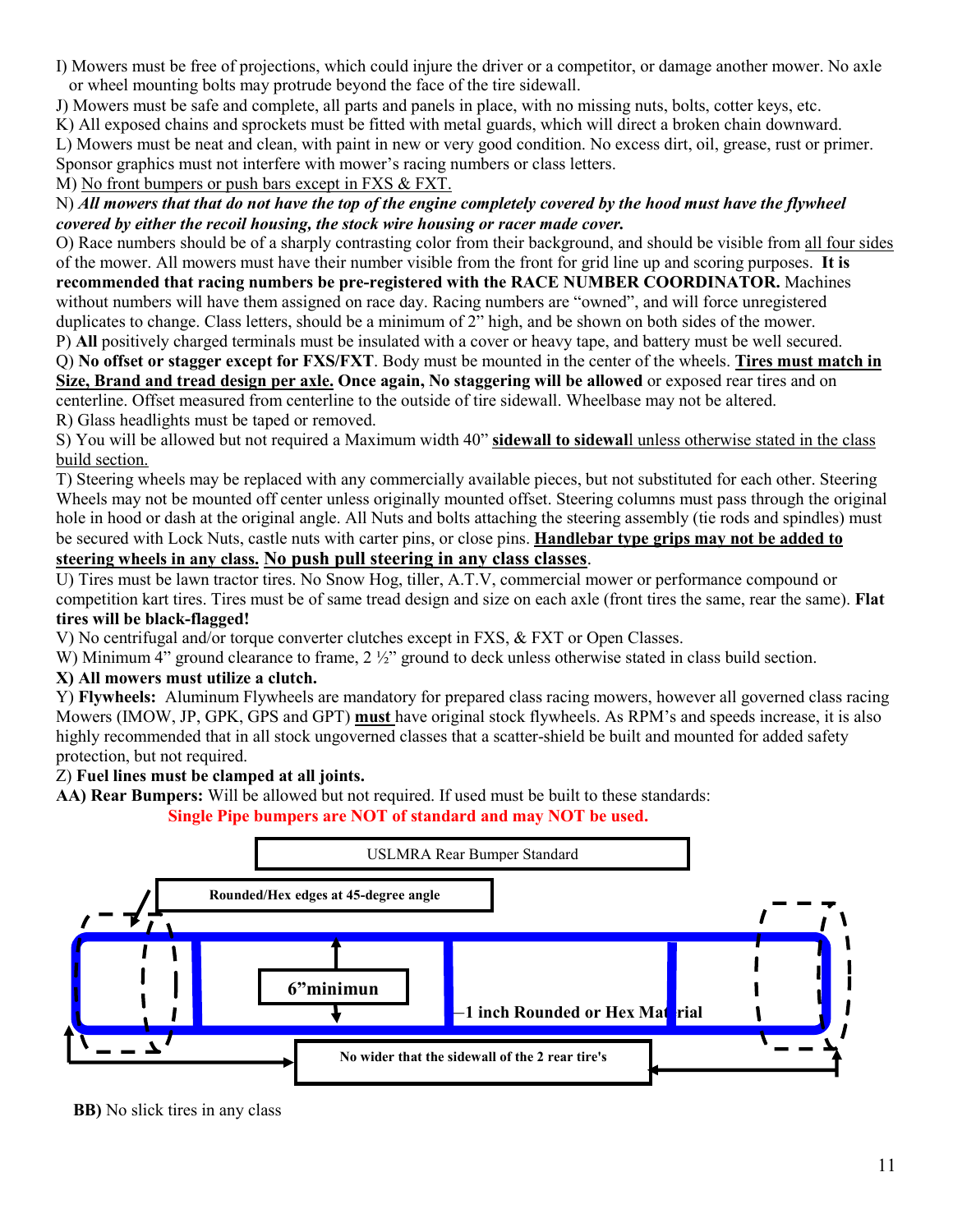**CC)** You are allowed to discreetly move, modify and altered Fenders, so that driver can lower the seat assembly. Fender trimming allowed, however chopping of fenders not allowed. The following guidelines are given:

a. Trimming fenders so that a ½" of clearance between the fender edge and the top of the tire.

b. Flaring the fender so that  $\frac{1}{2}$ " of clearance remains between the fender edge and the top of the tire.

c. Trimming should follow the contour line of the fender, not merely remove sheet metal in the immediate area.

d.Trimming or flaring that results in sharp edges will not be allowed

e. Fender should retain its original look

**f. Modifications to the fender assembly will be allowed to allow the lowering of the seat; however certain guidelines are given (See Photos). Lawn mower seats only, Seat bottom will be no lower than 13" from the ground. Fender cutouts are permitted but must have protective trimming to eliminate the possibility of having sharp edges.** 

#### **Most Preferred Fender/Correct Modifications**





#### **Unacceptable/Incorrect Fender Modification**



If in doubt, it is best to check with the National Tech Inspector or National Chief Steward for further clarification.

DD) Due the increased speeds that today's race mowers are achieving it has been decided to change the 2016 rule book to allow all "**Prepared Class Mowers"** to have Side Bars commonly known as Nerf Bars mounted on the running boards as long as they meet the set dimensions noted below.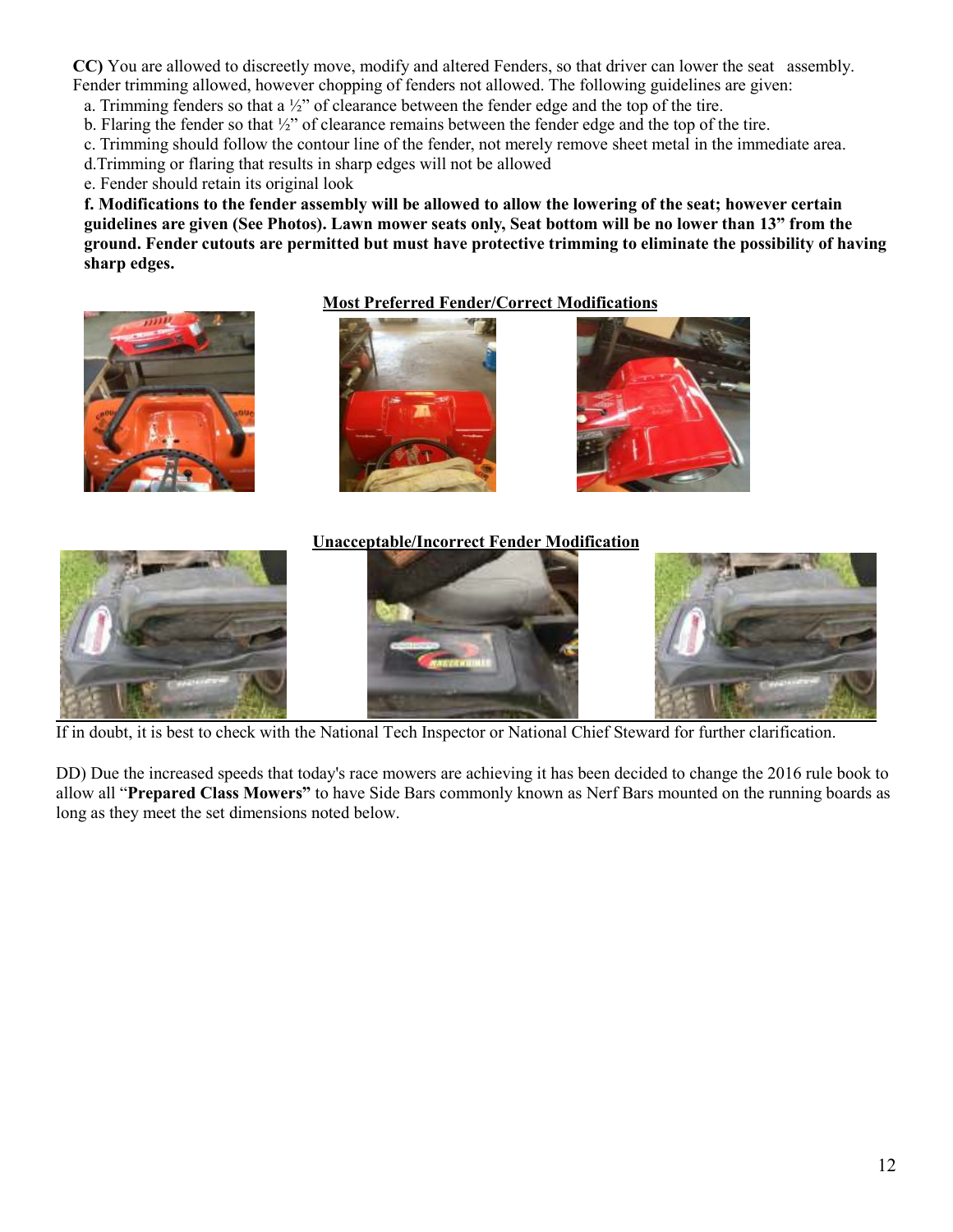

EE) **"Prepared Class"** Mowers with Horizontal Engines that were factory built with such will be permitted to have driveshaft's as long as the mower has an operational clutch, however the drive shaft will be covered and go to a shift able transmission and the transmission will connect to the rear axle by either chain or belt.

FF) Governed Engine classes (JP, IMOW, GPK, GPS & GPT), engines must be completely stock! With the exception of exhaust. In other words, as removed from a grass cutting mower with no modifications, example; Starter, air cleaner, double batteries, or internal modifications. The only authorized modification is the exhaust system.

#### **FUEL and FUEL DELIVERY**

**The only acceptable fuel is pump gasoline. Fuel must be pumped fuel bought at Service stations, example SUNOCO racing fuel or VP Racing Fuel sold at Marathon Service stations. Can fuel or Engineered Fuel is now excepted as long as it does not contain Alcohol, Zero%. Additives, other than STABIL Fuel Stabilizer are prohibited. Any apparatus other than the carburetor which can be used to introduce any gaseous or liquid substance into the induction flow, whether connected or not, is prohibited, and will result in disqualification. Such devices include, but are not limited to, Nitrous Oxide, alcohol or water injection systems, turbo or superchargers, and/or the attendant hardware consistent with these systems. Any attempt to conceal or disguise such apparatus will be considered a flagrant violation and may result in expulsion from the USLMRA.**

**No pressurized fuel systems or electric fuel pumps are not allowed on closed-course machines.** 

# **VII. RACING CLASSIFICATIONS**

Race Mowers will only be allowed to enter and race in the class that they were built for, i.e. AP in AP, CP in CP, BP in BP, FXS in FXS, & FXT in FXT. The JP and IMOW classes are the only two that the same mower can run in both classes' races. GPK and GPS can run in both classes also, this is to allow Parents or another driver to run in the either class

#### A) **Junior Prepared Class (for Ages 9 – 15)** Class designation: JP

This is a highly regulated class that is specific to the modifications that are done. The intent is to have as nearly identical mowers as possible so that Junior Prepared Drivers can gain experience and develop skills needed to advance to the "Prepared Class" when they become of age. (Age for J/P can start at 9-year-old by the December 31 of the race year)

#### **Special requirements:**

a. All JP drivers 10-15 years old must be current members of USLMRA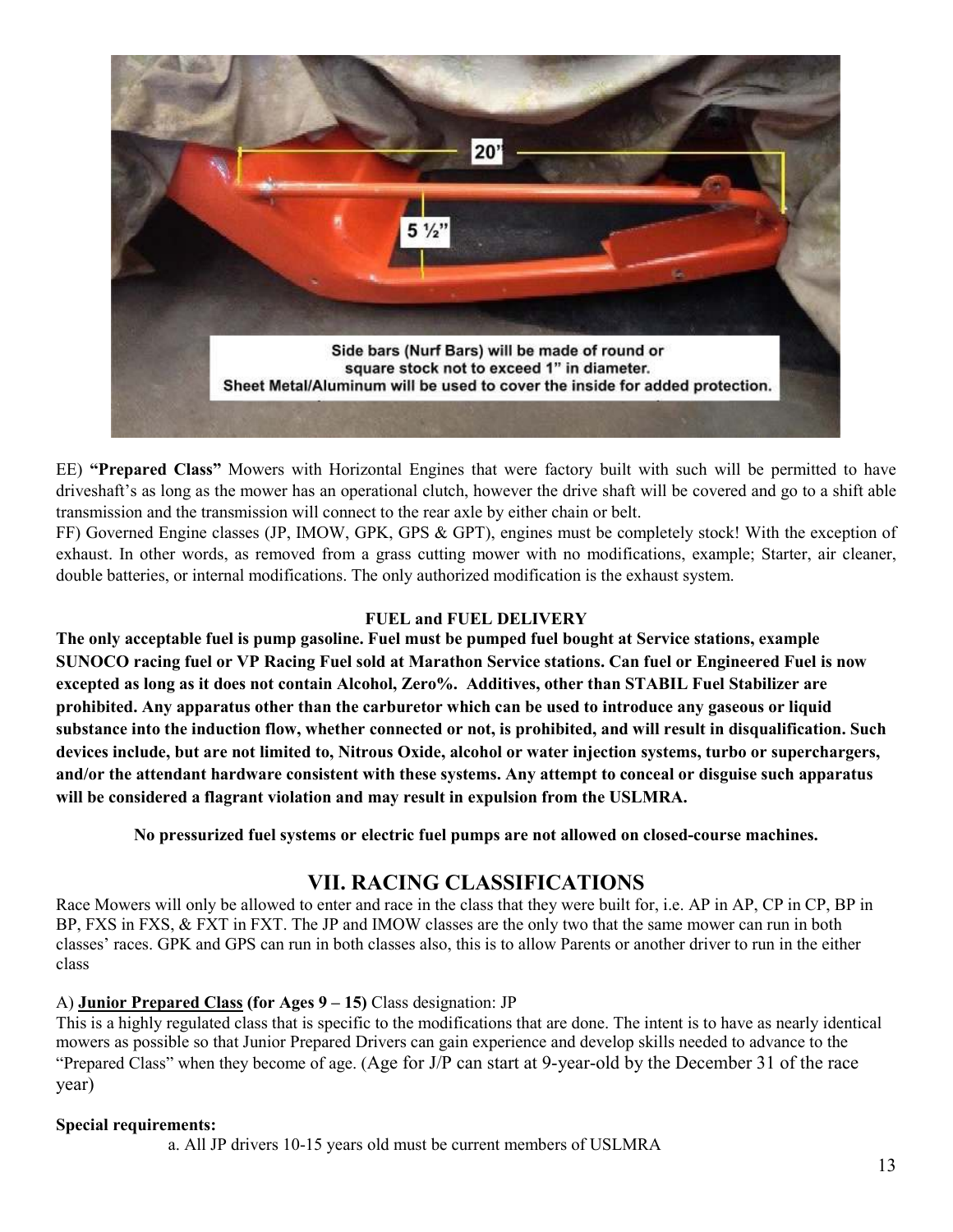- b. Parents/ legal guardian must be present
- c. Parents/ legal guardian must be available to work corners or in the infield if **needed** during JP/JPK Races

1) **TYPE:** Must be a full-size lawn tractor, front engine, stamped steel frame and manufactured as such, as delivered except for the modifications listed below. Mid engine frames are not allowed

2) **ENGINE: Governed engines,** *3650-RPM* **max. (No Load).** Single-cylinder Over-Head Valve Engines must be completely stock. **After market consumable parts such as air filters and spark plugs may be used as long as they are a direct stock replacement**. Old style L-Head engines may still be used.

3) **Exhaust design is open, but must terminate away from driver and competitors, in a rearward and/or downward direction and present no apparent safety hazard.** 

4) **Driveline:** Transmission or Transaxle must be shift able and of Lawnmower origin and gear ratio in highest gear is to be no less than 8 to1.

**Example:** *while in the highest gear the rear wheels can turn no more than one revolution every time the engine rotates eight times.* **No Veri-Drives, No centrifugal and or torque converter clutches.** Mowers using a chain drive type transmission must use an axle-mounted brake system.

5) **Body:** Must be stock, without external alterations, although discrete strengthening is allowed. Hood must be secured. Also, Hoods must be hinged or a hole in grill for access to spark plug wire for "RPM" checks. Minimum 4" ground clearance to frame, and 2 ½" from the ground to the bottom of deck, Footholds must be discrete, and no more than 2" high, made of flat or "L" stock (no rod stock), and made such that the foot can not become entangled in a rollover.

6) **Deck:** Mowers must mount steel factory decks. The deck must be at least as wide as either running boards or body edge whichever is wider. Decks may not extend any more than 2" beyond the tire sidewalls on each side. Deck halves may be mounted to running boards. Decks must be secure.

7) **Front and rear axles** must remain in stock location. Front spindles are to be min. 5/8" in diameter. All steering linkages must use Bolt through ball-type or spherical threaded rod ends. Rear axles must have either lock collars or a nut and bolt through the axle, no longer will C-clips be allowed, Front spindles will use either lock collars or castle nuts with cotter pins, lock nuts will no longer be sufficient. Rear axle may use open differential, locked, "live" or solid axle. No single wheel drive.

8) **Steering;** Front axle and steering may be reinforced, substituted or fabricated. In the Case of racer-fabricated

axles, these will be subject to the judgment of the Technical Inspector as to their apparent safety for racing. No push pull steering in any class,

#### **Aluminum may not be used as the material for the one-piece axle.**

9) **Wheelbase;** Minimum 39" unaltered. **Width;** Maximum 40" sidewall to sidewall.

10) **Wheels:** Metal rims 5" minimum front wheels, 8" minimum rear wheels. Rear tires maximum is 16" diameter as written on the sidewall of the tire. **Actual Diameter may not exceed 16 ¼" Maximum 15 PSI tire pressure** 11) **Kill Switch:** Mowers must be equipped with an automatic throttle-closing device. All mowers must be equipped with a kill switch, which will turn off the ignition if the driver leaves the mower. Velcro is **not** acceptable. Pressure switches are not allowed. Kill switch must remain in closed position (engine not running) until driver mounts mower. Additional Switches that can by-pass the kill switch are not allowed under any circumstance.

 12) All mower using hand throttles that are adjustable must disable them so that they cannot be adjusted or moved by the driver at anytime during competition. Cables must also be secured so that the engine RPM will not be affected by moving the cable in anyway, or at any time.

#### *MODIFICATIONS NOT LISTED ARE NOT APPROVED*

**INTENT:** To provide a safe opportunity to demonstrate the driver's ability when in competition with essentially identical mowers. This is a highly regulated **class to insure uniformity between JP machines. As you can see, these machines are essentially Prepared Chassis'** *(AP, CP, & BP)* **with IMOW drive trains. This allows young racers to gain race experience at IMOW speeds which will approximately reach 15-20 mph (on a USLMRA US Points Track), but with a more stable platform that can easily be upgraded into the prepared classes when the driver reaches the Minimum age.** 

#### B) **IMOW.** Class designation: **I**

This is a highly regulated class that is specific to the modifications that are done. The intent is to have as nearly identical mowers as possible so that this class is based on driving ability.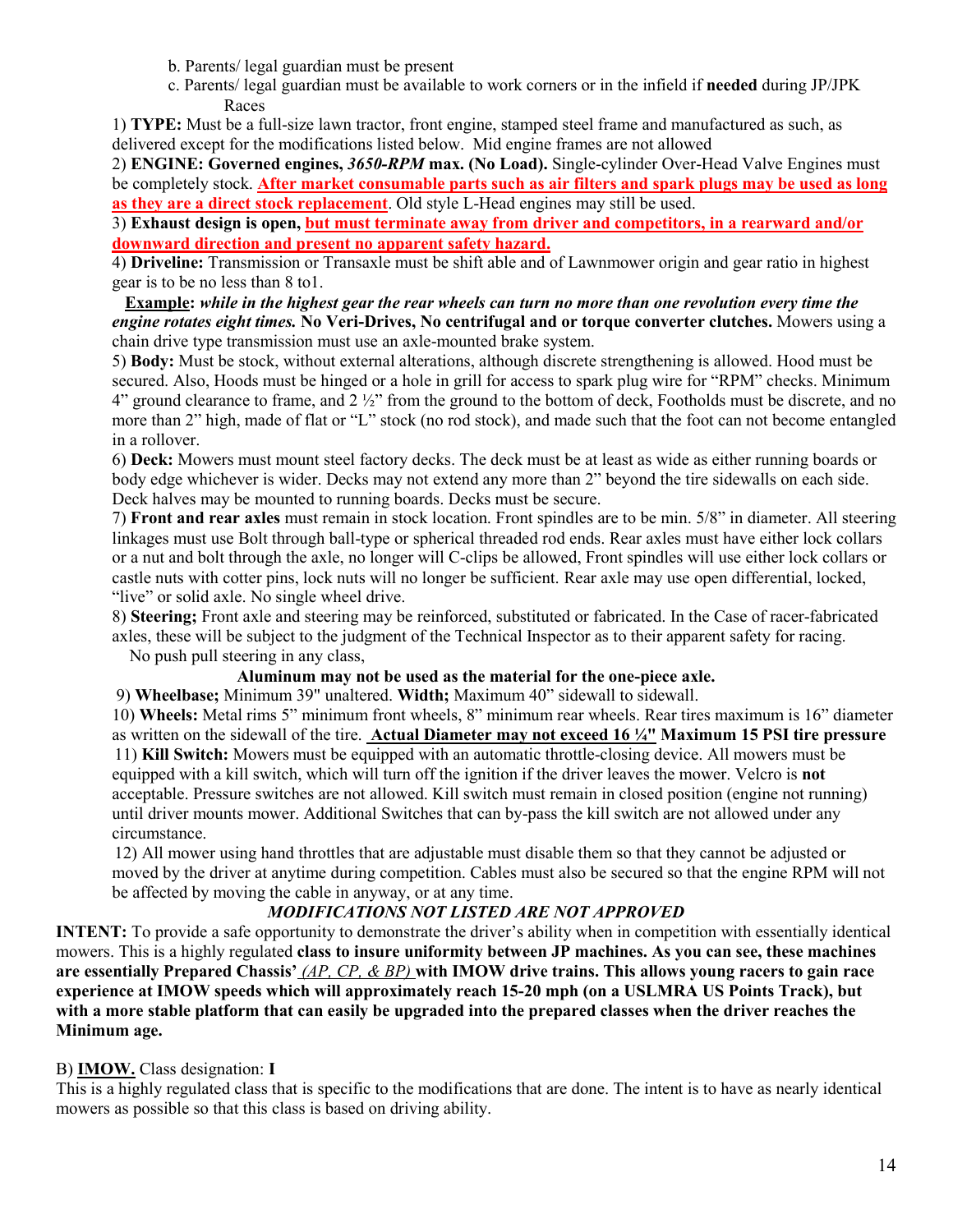1) **TYPE:** Must be a full-size lawn tractor, front engine, with steering column behind motor, stamped steel frame and manufactured as such, as delivered except for he modifications listed below. Mid engine frames are not allowed

2) **ENGINE: Governed engines,** *3650-RPM* **max. (No Load).** Single-cylinder Over-Head Valve Engines must be completely stock, **After market consumable parts such as air filters and spark plugs may be used as long as they are a direct stock replacement**. Old style L-Head engines may still be used.

3) **DRIVELINE:** Transmission or Transaxle must be shift able and of lawnmower origin and gear ratio in highest gear is to be no less than 8 to 1 **Example:** while in the highest gear the rear wheels can turn no more than one revolution every time the engine rotates eight times. *No Veri-Drives*

4) **BODY:** Must be stock, without external alterations. Hood must be secured.

5) Front and rear axles must remain in stock location. Front spindles are to be min. 5/8" in diameter.

All steering linkages must use ball-type or spherical threaded rod ends

6) Minimum 4" ground clearance to frame,  $2\frac{1}{2}$ " ground to deck.

7) Front axle and steering may be reinforced, substituted or fabricated. In the case of racer-fabricated

axles, these will be subject to the judgment of the Technical Inspector as to their apparent safety for racing.

### **Aluminum may not be used as the material for the one-piece axle.**

8) Maximum width 40" sidewall to sidewall.

9) Rear axles must have either lock collars or a nut and bolt through the axle, no longer will

 C-clips be allowed, Front spindles will use either lock collars or castle nuts with cotter pins, lock nuts will no longer be sufficient.

10) **WHEELS:** Metal rims 5" minimum front wheels, 8" minimum rear wheels. Rear tires maximum is 16" diameter as written on the side wall of the tire. Actual diameter may not exceed 16 ¼"

#### **Maximum 15 PSI tire pressure**

11) Rear axle should use shaft locks, center bolts, or thru-bolts to secure the rear wheels.

12) **DECK:** Mowers must mount steel factory decks. The deck must be at least as wide as either running boards or body edge whichever is wider. Decks may not extend any more than 2" beyond the tire sidewalls on each side. Deck halves may be mounted to running boards. Decks must be secure.

13) Engines must be stock and complete. After market consumable parts such as air filters and spark plugs may be used as long as they are a direct stock replacement.

#### 14) **Exhaust design is open, but must terminate away from driver and competitors, in a rearward and/or downward direction and present no apparent safety hazard.**

15) Footholds must be discrete, and no more than 2" high, made of flat or "L" stock (no rod stock), and made such that the foot cannot become entangled in a rollover.

16) Minimum 39" unaltered wheelbase.

.

17) Rear axle may use open differential, locked, "live" or solid axle. No single wheel drive.

18) No centrifugal and or torque converter clutches

19) Mowers using a chain drive type transmission must use an axle-mounted brake.

20) Hoods must be hinged or with a hole in grill provided for access to spark plug wire for RPM checks

21) 24v/ dual/single battery starting systems are not authorized

22) All mower using hand throttles that are adjustable must disable them so that they cannot be adjusted or moved by the driver at anytime during competition. Cables must also be secured so that the engine RPM will not be affected by moving the cable in anyway, or at any time.

#### *MODIFICATIONS NOT LISTED ARE NOT APPROVED***.**

**INTENT:** To provide a safe opportunity to demonstrate the driver's ability when in competition with essentially identical mowers. This is a highly regulated class to insure uniformity between machines.

#### \*\*\*\*\*\*\*\*\*\*\*\*\*\*\*\*\*\*\*\*\*\*\**WARNING!*\*\*\*\*\*\*\*\*\*\*\*\*\*\*\*\*\*\*\*\*\*\*\*

*Remove mower blades before modifying or removing the engine governor. Governor alterations will allow the engine to over speed, which may cause blade or blade assembly to explode, presenting grave danger to participants, spectators and officials around the mower, and may lead to damage of the engine and/or engine components.*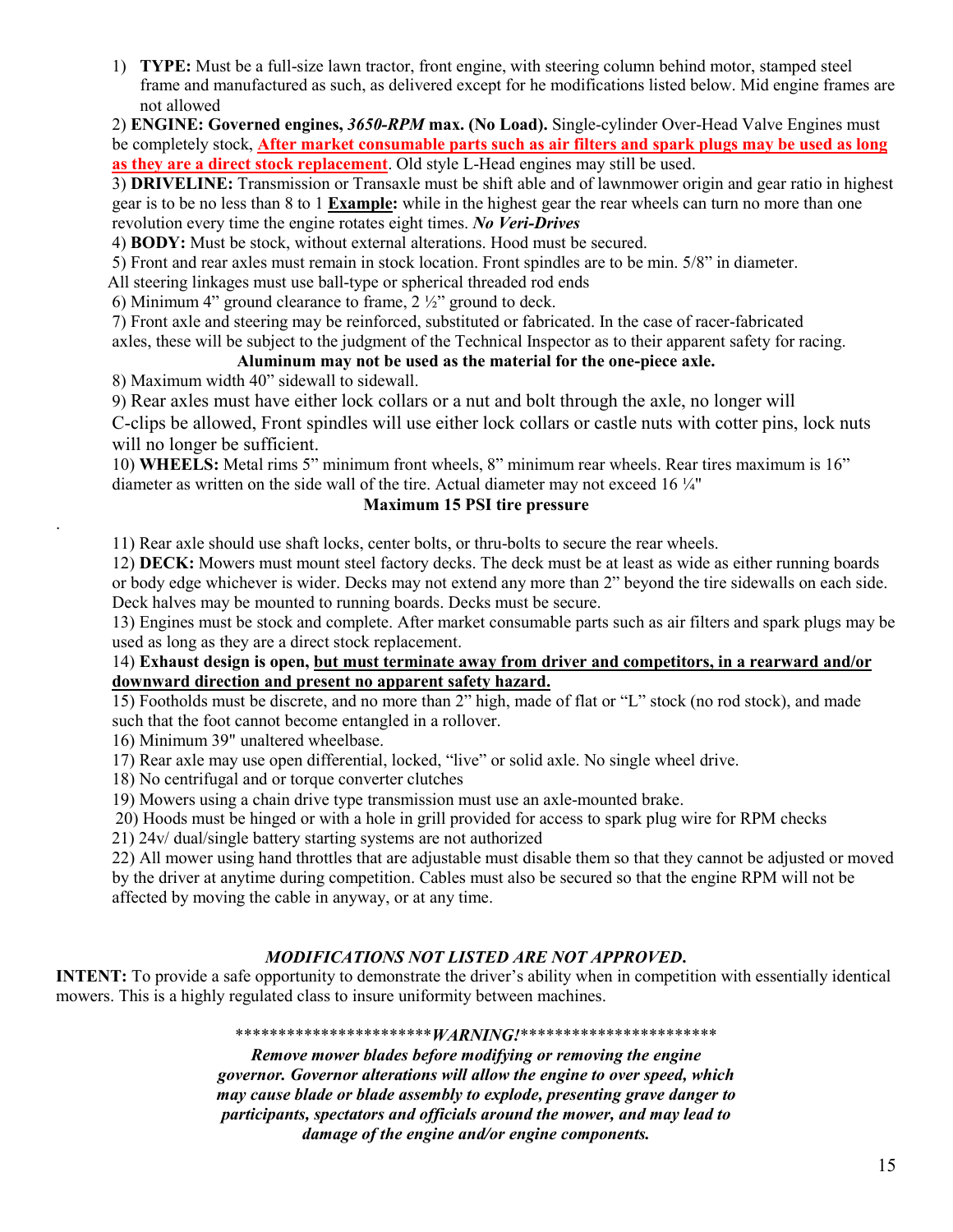C) **PREPARED:** Class designation: **G/PK, A/P, G/PS, G/PT C/P** and **B/P.** These mowers are as delivered from the factory except for the modifications listed below. (The age of GPK is 11 years old and you must have at least 1 race year with more than 6 Races in the J/P class before moving up to the GPK Class).

1) Engine must be originally manufactured for use in lawn mowing equipment and be stock in appearance, with the exception of air filter, air cleaner or velocity stack. (G/P/K, GPS & GPT must have stock air filter assembly and filter) Crankshaft must be in original orientation and clearance hole in the frame. Engine may be internally modified. In every class **original engine block assemblies** must be used, example; cylinder block, sumps, side covers and cylinder heads. The only exception is the valve cover which billet/aftermarket valve covers can be used to allow clearance for roller rockers if used. What does this mean? Billet side covers and sumps or forged aftermarket cylinder heads are illegal downward.

2) Exhaust design is open, but must terminate away from driver and competitors, in a rearward and/or downward direction and present no apparent safety hazard.

3) Starter must be onboard, either electric or pull-rope.

4) Driveline may be modified from the engine pulley to the rear wheels, but must utilize a shift able lawnmower transmission or transaxle. **No Veri-Drives, No centrifugal and or torque converter clutches.**

5) Rear axle may use open differential, locked, "live" or solid axle. No single wheel drive.

6) Rear axle should use shaft locks, center bolts, or thru-bolts to secure the rear wheels.

7) All steering linkages must use ball-type or spherical threaded rod ends.

8) Front axle may be pinned, bolted or welded into stock position. No suspension, no shock absorbers. **Axles must be a 1-piece beam design**.

9) Front axle and steering may be reinforced, substituted or fabricated. In the case of racer-fabricated axles, **these will be subject to the judgment of the Technical Inspector as to their apparent safety for racing**.

## **Aluminum may not be used as the material for the one-piece axle**

10) Rear axles must be either lock collars or a nut and bolt through the axle, no longer will C-clips be allowed, Front spindles will use either lock collars or castle nuts with cotter pins, lock nuts will no longer be sufficient. Cotter pins, E-rings and C-rings alone, bent nails, hitch pins; over-center pins and quick-release pins are not sufficient for wheel retention and are not approved.

11) Wheels must be the same size on each axle, of any origin, made of metal. No dual or tandem wheels.

12) **DECK:** Mowers must mount steel factory decks: The deck must be at least as wide as either running boards or body edge whichever is wider. Decks may not extend any more than 2" beyond the tire sidewalls on each side. Deck halves may be mounted to running boards. Decks must be secure.

13) SAE-rated trailer or lawnmower tires must be used. Kart tires are not authorized for this class.

14) Footholds must be discrete, and no more than 2" high, made of flat or "L" stock (no rod stock), and made such that the foot cannot become entangled in a roll over.

15) All parts should be of lawn mower origin with the exception of those specifically mentioned above or otherwise allowed under Sec. VII.

16) Hoods and body parts such as fenders may be upgraded as long as they are of a lawn mower design.

17) External ignition Systems are not allowed.

18) Mower **must** have original stock flywheel.

19) **Fenders may be discreetly moved and altered as noted in section VII, (BB).** 

20) **Must use axle mounted brakes, no lawnmower transaxle or transmission mounted brakes.** 

21) **In all classes except FXS/FXT, only actual lawn mower seats will be used** 

#### **CLASSES DEFINED: (based on OEM BLOCK designation)**

**A/P:** 4 stroke engines **10.5hp and under with a factory maximum stock original displacement of 22 cubic inches must provide spec's** (This includes all engines both Valve-in-Block L Head and Over Head Valve). 34" minimum unaltered wheelbase, **Width;** Maximum 40" sidewall to sidewall, 4" minimum, front wheels, 6" minimum rear wheels. **Crankshaft must be in original orientation. Engine plate may be welded to frame rails in as close to the original location as possible.**

**G/PK & S: ENGINE: Governed engines,** *3650-RPM* **max. (No Load).** Vertical Single-cylinder Over-Head Valve or two-cylinder opposed twin valve in block ("L" Head") Engines must be Factory stock, complete. **After market consumable parts such as air filters and spark plugs may be used as long as they are a direct stock**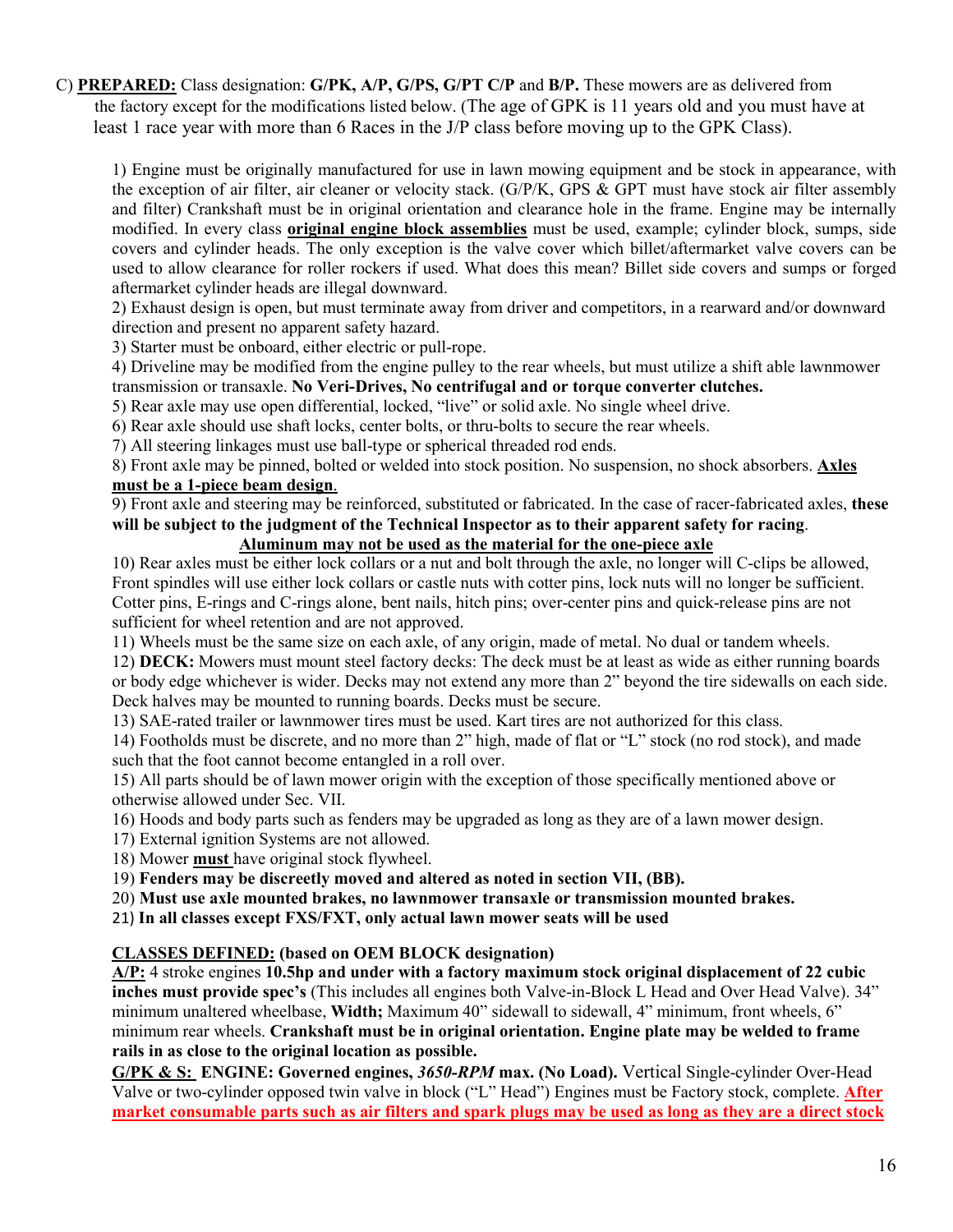**replacement**. Mid-Engine frames are not allowed. 42" minimum unaltered wheelbase, 6" minimum front wheels, 8" minimum rear wheels, and there is no gear ratio restriction, **Width;** Maximum 40" sidewall to sidewall. **G/PK:** Age requirements are altered for this class; JP Drivers between the ages of 11-15 years old with no less than 2 years JP Experience and has competed in 4 STA-BIL Points Races are eligible to compete in this class. Build requirement will be identical to the adult GP build requirements.

**G/P/T:** Engine must be a vertical v-twin and originally manufactured for use in lawn mowing equipment and be completely stock with the exception of air filter, air cleaner or velocity stack. Must have stock air filter assembly and filter) Crankshaft must be in original orientation and clearance hole in the frame.

### **Max RPM will not exceed 3650**

**C/P**: All single-cylinder overhead valve or Valve in Block (L Head) or two-cylinder opposed twin valve in block ("L" Head) 4 stroke engines, 42" minimum unaltered wheelbase, **Width;** Maximum 40" sidewall to sidewall. Mid engine frames are not allowed, 6" minimum front wheels, 8" minimum rear wheels.

**B/P**: All vertical overhead valve V-twin 4 stroke engines, 42" minimum unaltered wheelbase, **Width;** Maximum 40" sidewall to sidewall. Mid engine frames are not allowed, 6" minimum front wheels, 8" minimum rear wheels.  **INTENT:** 

 To allow competitors the opportunity to compete in a faster class of racing, Mowers must maintain a recognizable form of a lawn mower.

### **FXS & FXT Class (Basic Rules)**

### **1. ENGINES:**

- . Any allowable modifications will be stated for that class, **if it does not say you can do it, it's not Allowed**. Billet flywheels required. All cooling fins and safety shields must be intact. No diesel or liquid cooled engines in any class. FXS & FXT Engines must be mower engines or direct replacement engines (example Clone engines), no 305 or star engines.
- **2. CHASSIS:** Frames, parts, must retain original manufacturers (OEM) specifications (no chopping) re: wheel base length unless modifications specified in particular class. Material (steel) may be added for structural strength. It is recommended that front axles be bolted or welded rigid eliminating the stock pivoting. No rear engine lawnmowers must be front engine traditional style lawn tractor with a hood covering the engine and rear fenders. No handlebars, to prevent a racer from being pierced in the event of a roll over. All tractors must have been a factory-built lawn cutting tractors. Frame width is 15" max.

 **3. BODY WORK:** Can be customized (where allowed) but must retain some resemblance of a lawn tractor. All parts must be securely fastened to chassis i.e. fuel tanks, batteries, body work, etc. FXS or FXT Class, No front or rear wing are allowed. **Only original mower fenders and hoods**

**4. FUEL:** Only pump gas unless specified in that class.

**5. BRAKES/CLUTCHES:** Must be intact and working. If not equipped with a neutral gear all tractors must have a clutch lock out so machine can be pushed by hand. When running a centrifugal clutch, driver must be seated on machine to have it started *or rear wheels securely off the ground*.

**6. THROTTLE:** No fixed throttles. Foot and trigger throttles will have the two return springs as mandated in ALL CLASSES. No solid throttle cables must be braided cable like a bicycle brake cable.

**7. KILL SWITCH:** Tractor must have a working commercially manufactured tethered kill switch and be fastened to driver when on track in BOTH CLASSES.

**8. EXHAUST:** Is open, as long as it points **down and away** from driver and presents no apparent hazard. No stacks.

**9. SPINDLES/AXLES:** Front spindles must be drilled and cotter pinned or safety pinned. Rear axles must be locked up with axle lock collars. Rear axles must be in stock location and if a custom front axle is allowed it must be located close to the original location and not on top of chassis

**10. MOWER DECKS:** If mower deck is left on, blades must be removed and the deck must be securely fastened to chassis.

**11. SEATS:** Must be mounted in center of frame from one side of the frame to the other side. Go karts seats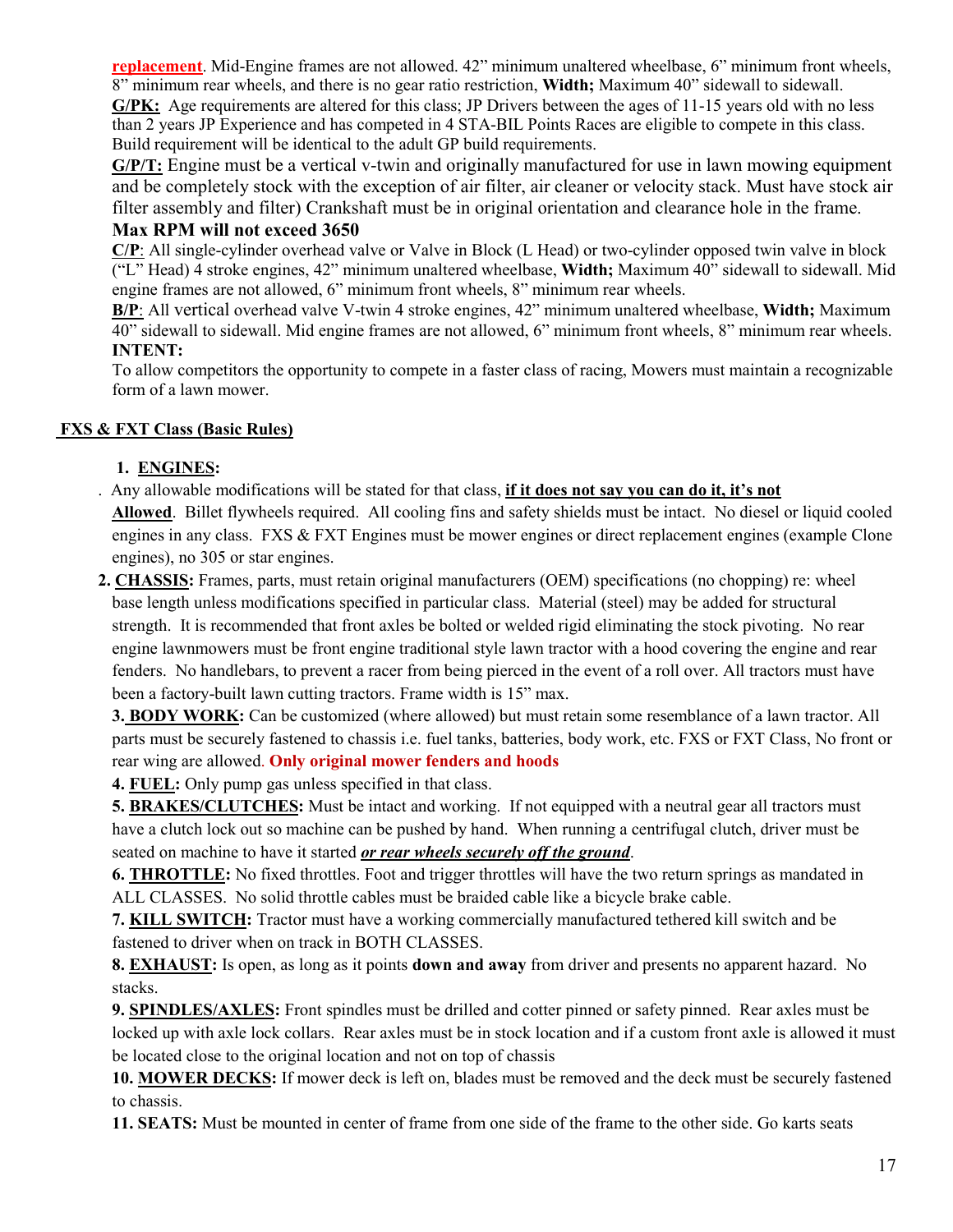allowed

**12. BUMPERS/NERF BARS:** Max width front: Inside tires not to cover front face of the tire. Side nerf bars are flush to the outside of tires. No sharp edges. Rear bumpers and side bars when equipped must stay in from the outside of the tires 1/2" on each side. Rear bumpers must be of round tube design to prevent climbing. A closed or continuous loop bumper is the only authorized bumper on the rear. Side crash bars/nerf bars, when equipped must be installed no more than 1.5" in from outside of tires. They must have a kart style secondary hoop that can withstand side impact. Front Bumpers on FXS & FXT cannot exceed 2" pass the sides of the Hood, and at no time will the front bumper cover or protect the front tires, they are intended to protect the front hood only. They will be made of round or square stock not exceeding 1-1/2" in diameter.

**13. NUMBERS:** All tractors must have a visible number. Minimum 3" height is recommended, on a contrasting background.

**14. Wheel/tires**: though offsetting of axles is permitted, tire sizes will be of the same size per axle, example: from left and right the same size for the front and left and right the same size on rear axles.

 **15. FXS & FXT frame** MUST be original lawnmower frames. NO homemade frames of any type are authorized example: **tubular type homemade frames, round or square are illegal.**

 **16.** In the FXT Class driveshafts will be permitted as long as the driveshaft is covered and connects to a gear box. At no time will the driveshaft be connected directly to the rear axle.

#### **Factory Experimental Single (FXS) CLASS:**

- **1. AGE GROUP:** 18 years old with more than 1 full year experience in prepared class to race in FXS
- **2. MAX ENGINE:** single cylinder OHV or Opposed twin Flat Head coming from the lawn equipment origin (4 cycle engines). No fuel injection.
- **3. OHV ENGINES**

-Original engine block assemblies must be used, example; cylinder block, sumps, side covers and cylinder heads. The only exception is the valve cover which billet/aftermarket valve covers can be used to allow -clearance for roller rockers if used. What does this mean? Billet side covers and sumps or forged aftermarket cylinder heads are illegal

-OHV engines.

-internal modifications allowed

-carburetors size/type open

-custom intake manifolds allowed

-external ignition devices are allowed, cross brands of lawn tractor OE ignition systems allowed

-External shields must remain stock.

- Mandatory billet flywheel

#### **4. NOTE: IF the rules don't say you can do it, YOU CAN'T!**

#### **5. FLAT HEAD TWIN ENGINES:**

-factory oversize pistons used to repair engine accepted

-internal modifications allowed

-carburetors size/type open

-custom intake manifolds allowed

-external ignition devices are allowed, cross brands of lawn tractor OEM

ignition systems allowed

**6. FUEL:** Pump racing fuel allowed. No electric fuel pumps

**7. DRIVE TRAIN:** Centrifugal clutch, traditional belt clutches allowed. 90-degree gear boxes, jackshaft setups allowed. All chain guards must be a min thickness of 1/8" aluminum or steel.

**8. STEERING:** Direct steering is mandatory, must use lock nuts on all connections.

**9. WHEELBASE AND MAXIMUM WIDTH:** 39" min wheelbase. 42" max width. No more than 4" of total offset. Offsetting of axles, center of frame to outside of right tire is to be 23" and from center of frame to outside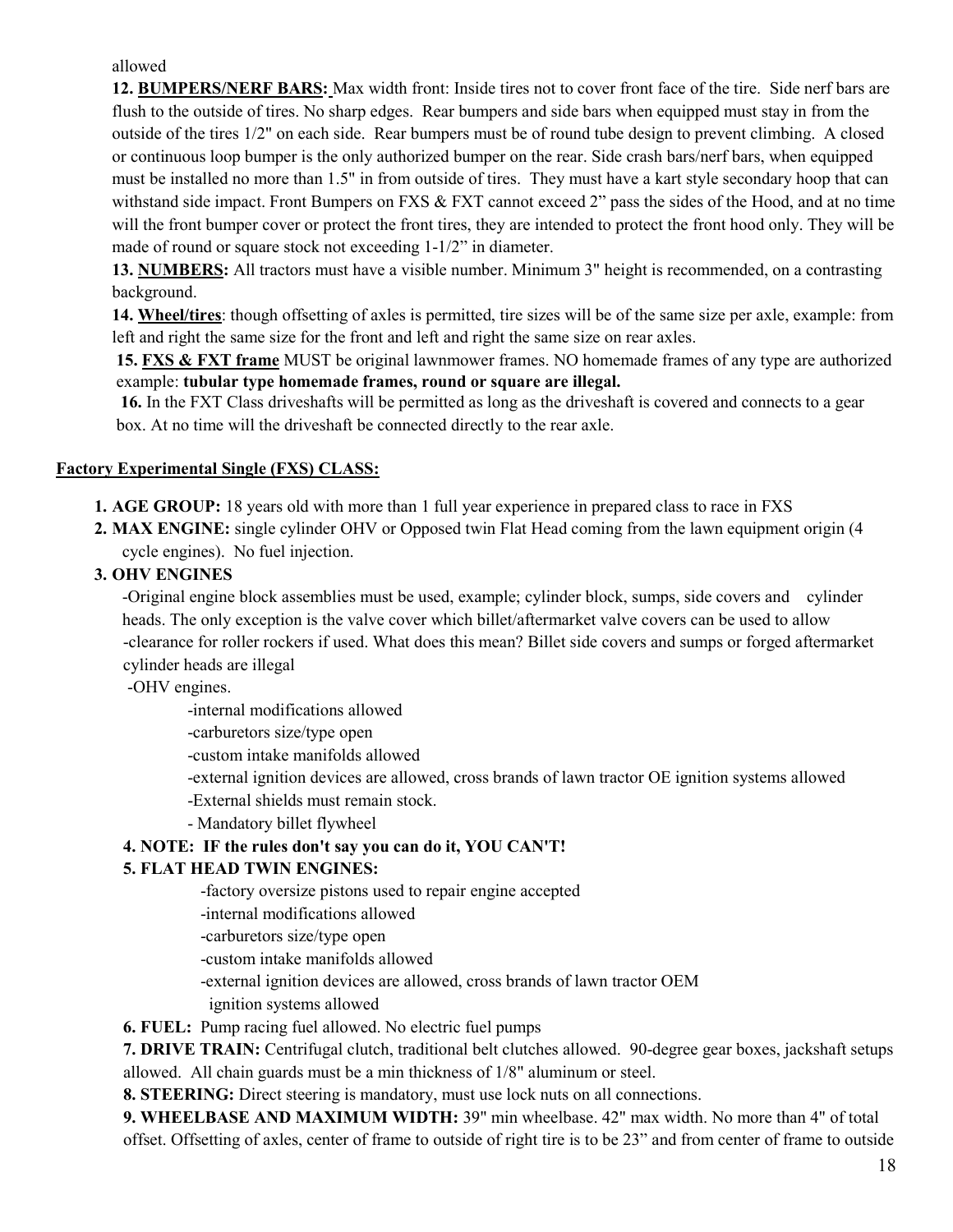of left tire is to be 19" giving a total offset of 4".

**10. FRAME:** Firewall protection recommended. Discreet chopping of chassis to install after market clutches, gear box, seats and axles allowed, must retain original OEM wheel base.Frame width is 15" max.

**11. BRAKES:** Hydraulic Brakes are mandatory. Front brakes optional

**12. WHEELS/HUBS:** Go Kart dirt tires are allowed, mim 6" rims on rear and 5" on front. Lawn mower tires, kart dirt tires, and mini sprint tires are authorized. Custom steel or aluminum rims allowed, **No Stock Lawn Mower Wheels**. Rear axles must have either lock collars or a nut and bolt through the axle, no longer will C-clips be allowed, Front spindles will use either lock collars or castle nuts with cotter pins, lock nuts will no longer be sufficient.

**13. BUMPER/SIDE BARS:** Side/crash bars mandatory, see general rules. Closed loop rear bumper mandatory, **14. MIMNUM WEIGHT:** 450 lbs with driver

### **Factory Experimental Twin (FXT) CLASS;**

 **1. AGE GROUP:** 18 Years old with more than 1-year experience in prepared class to race in FXT.

 **2. ENGINE OPEN:** V-Twin vertical or horizontal lawn equipment engines. Internal and external modifications allowed for all engines. After market aluminum billet flywheels are mandatory. Modification to block and heads are open. Ignition is open. **Original engine block assemblies** must be used, example; cylinder block, sumps, side covers and cylinder heads. The only exception is the valve cover which billet/aftermarket valve covers can be used to allow clearance for roller rockers if used. What does this mean? Billet side covers and sumps or forged aftermarket cylinder heads are illegal

 **3. FUEL:** Pump racing fuels permitted.

 **4. Fuel pumps:** no electric fuel pumps are allowed

 **5. DRIVE TRAIN:** Is open to live axle, belt or chain drive custom gear boxes or transaxles. Centrifugal clutches allowed. Where custom drive train may be hazardous to driver protective shields must be installed, all chain guards must be a min thickness of 1/8" aluminum or steel. ATV drive train and suspension not allowed. No all wheel drive machines allowed.

 **6. STEERING:** Direct steering is mandatory. No plastic steering wheels unless it is the type that is reinforced with steel.

 **7. WHEELBASE AND MAXIMUM WIDTH:** 42" min wheelbase. 42" max width. No more than 4" of total offset. Offsetting of axles, center of frame to outside of right tire is to be 23" and from center of frame to outside of left tire is to be 19" giving a total offset of 4".

 **8. FRAME:** IT is recommended that engines are separated by a safety shield or stock cowling from the driver. Discreet chassis modifications allowed for axle installation and reinforcement. Scalloping of frame allowed in getting seat down on tunnel type chassis. Frame width is 15" max.

 **9. BRAKES:** Hydraulic brake mandatory. Front brakes are Highly Recommend.

 **10. WHEELS/HUBS:** Go Kart dirt tires are allowed, mim 6" rims on rear and 5" on front. Lawn mower tires, kart dirt tires, and mini sprint tires are authorized. Custom steel or aluminum rims allowed, **No Stock Lawn** 

 **Mower Wheels**. Rear axles must have either lock collars or a nut and bolt through the axle, no longer will C-clips be allowed, Front spindles will use either lock collars or castle nuts with cotter pins, lock nuts will no longer be sufficient.

 **11. BUMPER/SIDE BARS:** Closed loop rear bumpers and left side crash bars are mandatory and right-side crash bars recommended.

 **12. BODY:** Body can be home made but must resemble a lawn tractor. No sharp edges. Rear fenders must not be wider than the bulge or widest part of the rear tires.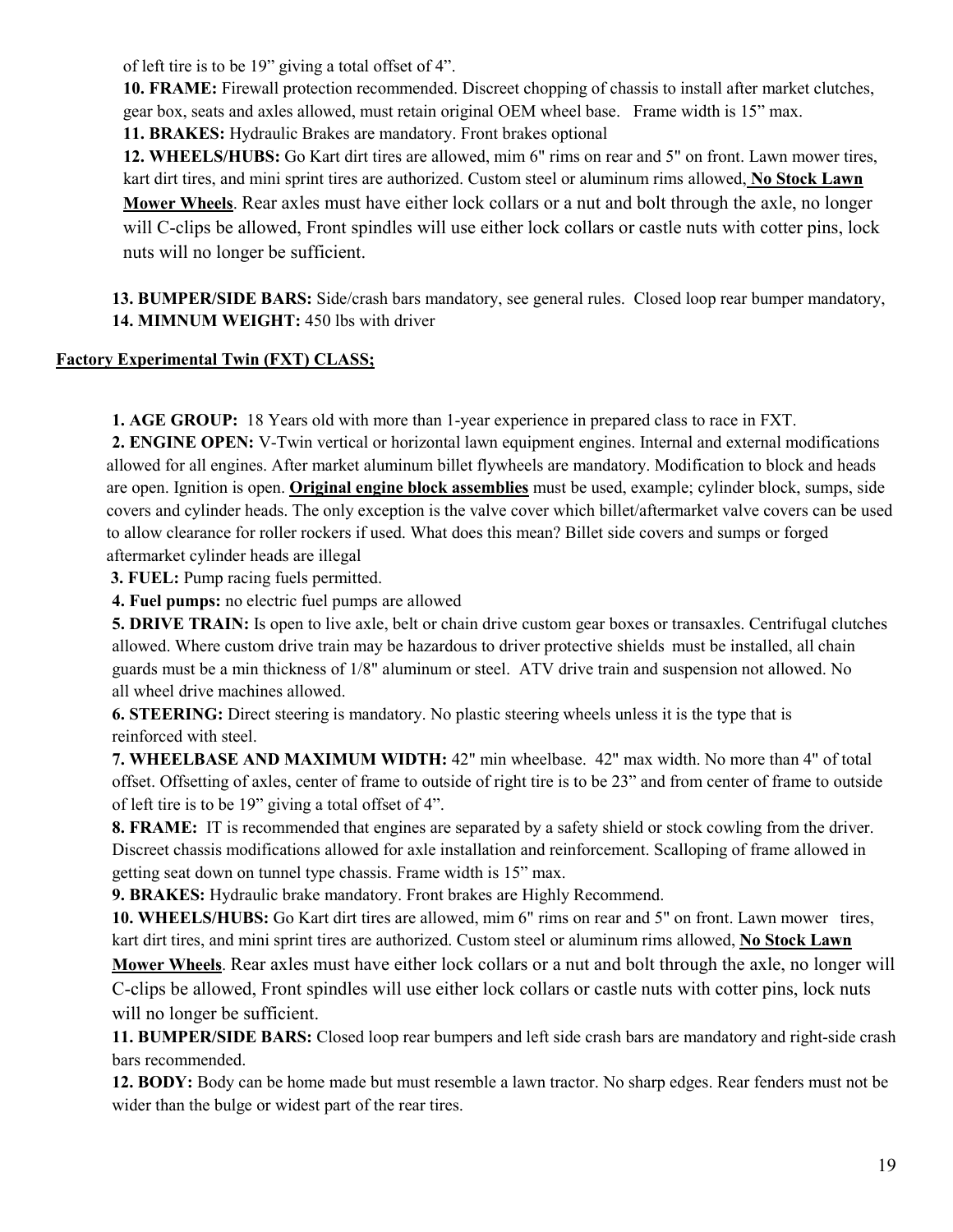# **2020 STA-BIL National Lawn Mower Racing Series proposal**

Due to the continuous effort to establish a National Race Series across the US we want to try a new approach for 2020. We have 20 established Chapter and Club Race Tracks under the USLMRA and we want to get you all involved. You will select one of your season races as a National Point Event, run it like a regular event and submit the results to the USLMRA for us to assign the points and upload it to our system.

Each Chapter selected will provide one race date for the STA-BIL Series at their discretion.

There is no fee paid to USLMRA.

All STA-BIL Series race dates will be 1-day events, hosted and administered by a Local Chapter or Club. This will qualify the Racer for the STA-BIL Finals Championship Race USLMRA will assist Chapters in promotion of their events

Chapter is responsible for race administration, tech inspection, furnishing Awards and providing results to USLMRA

USLMRA staff will have no on-site responsibility

All Racers MUST have a valid USLMRA Membership

USLMRA national staff is responsible only for creating and publishing the Rules and providing insurance

Chapters will be responsible for rules enforcement.

USLMRA will tabulate points and maintain them on www.letsmow.com

Champions will be decided by points after the Finals Race

Sta-BIL Finals will remain as planned for Labor Day Weekend in Oregon

USLMRA will provide season points trophies

Paying venues can be added to the Series schedule. They will be staffed and run by USLMRA Officials

All USLMRA members shall be welcomed to race at other USLMRA sanctioned tracks during their promoted event for points

# **VIII. STA-BIL NATIONAL LAWNMOWER RACING SERIES, POINT SYSTEM AND AWARDS POLICY**

The point system is designed to encourage and recognize participation. Points are awarded for all **US National Points races.** Points are awarded and trophies given for points winners in each class. Series point's winners will be announced at the conclusion of the **USLMRA Finals.** First through fifth place points winners will receive prizes and/or trophies. You are still allowed to make each and every Regional Points Race, should you have the time, money and desire. Your participation is always encouraged. When figuring the points standings, **USLMRA** will use the following procedures for the following:

**USLMRA Championship Weekend** will consist of a practice and the **USLMRA Finals.**

**1) Qualifying for USLMRA Finals:**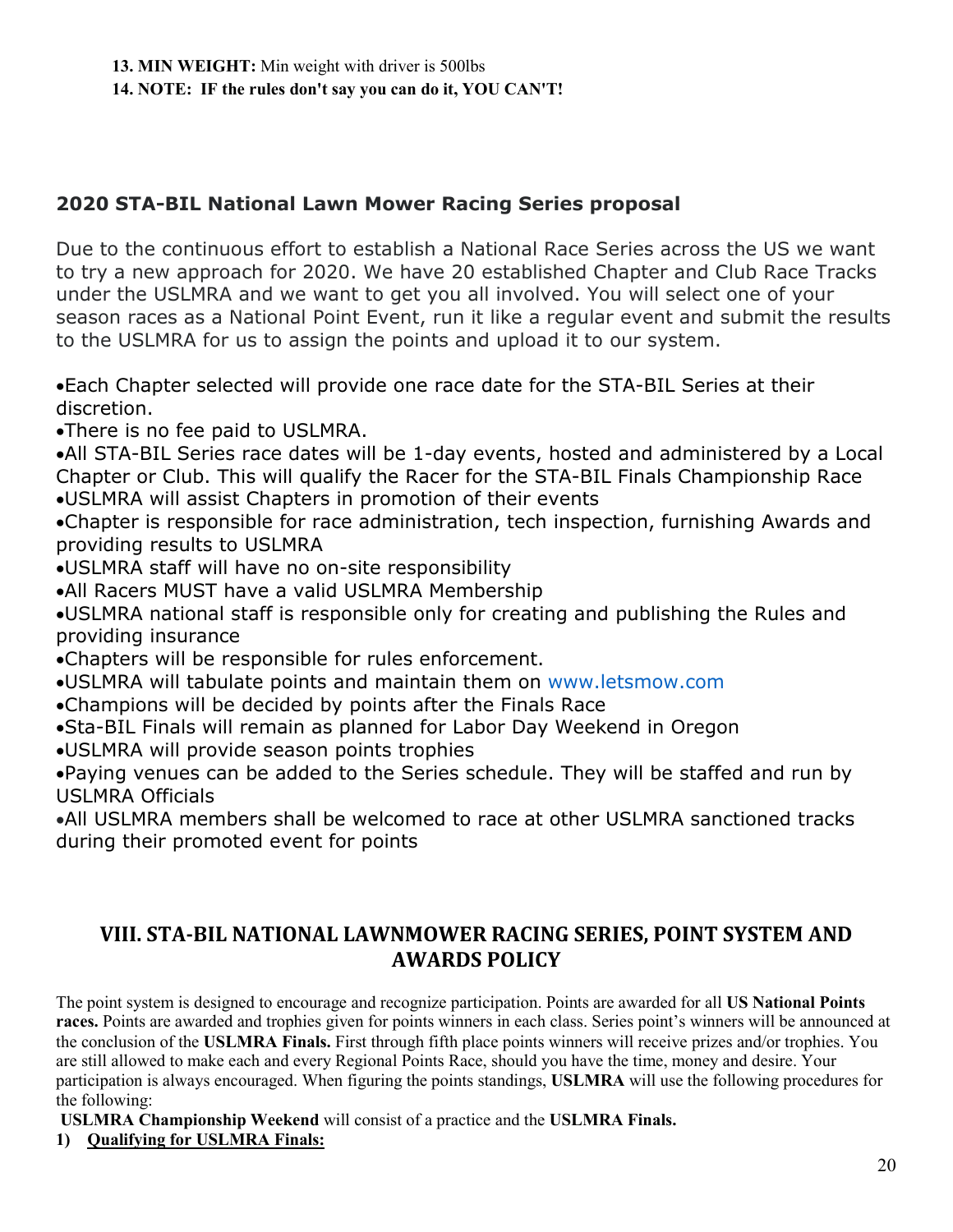Racers in the USLMRA Finals *must qualify by class* competing in a minimum of one (1) USLMRA Series races.

### **2) Procedure to set the starting line-up for the USLMRA Finals:**

The Top Ten racers in points in each class will grid by descending order, 1<sup>st</sup> thru 10th in Points. The remainder of the field will qualify through elimination or qualifying heat(s). If elimination heats are not required for a particular class, a gridding heat may be run.

### **3) Procedures for the Points Tie Breaker for the USLMRA Points Championship:**

In the event of a TIE in points **coming into** the USLMRA Finals, we will first look at:

- 1. The amount of  $1<sup>st</sup>$  place wins
- 2. Then  $2<sup>nd</sup>$  place wins
- 3. Then  $3<sup>rd</sup>$  place wins with the most breaking the tie
- 4. If this still does not settle the issue, we then go to the number of events attended
- In the event of a TIE in points **after** the USLMRA Finals, we will first look at:
- 1. We will first go to the number of events attended
- 2. The amount of  $1<sup>st</sup>$  place wins
- 3. Then  $2<sup>nd</sup>$  place wins
- 4. Then  $3<sup>rd</sup>$  place wins with the most breaking the tie
- 5. Finally the race finishes position in the USLMRA Finals

. **INTENT:** To please as many people as possible. To recognize that it may be difficult to travel long distances and still allow racers to have a chance to win USLMRA National Points Trophies based on season-long participation. To award USLMRA Points Championships by placing less weight on the Final Race and placing equal weight on each race during the season.

It is possible that in the event of a tie for USLMRA National Points, a racer who finished behind another racer in the USLMRA Finals can still finish higher in year-end U.S. Points. This is by design and is intended to factor in a racers' performance over the duration of the season rather than use the finish in the USLMRA Finals as the 1st tiebreaker. USLMRA chooses to recognize and possibly reward support of the Series for the entire racing season.

# **USLMRA Points Structure**

**100 points each for registration, starting and finishing a point's race 100 points for 5th 150 points for 4th 200 points for 3rd 250 points for 2nd 300 points for 1st**  Note: Mower must cross the finish line **under power** to receive points for that race unless mechanical failure occurs *on the white flag lap. (The driver can then push the mower across the finish line.)*  A racer is allowed to race and receive points on an individual mower in the race class for which the mower was built for only.

- Races officially start after the green flag drops.
- The *race* is defined by the first complete lap by the lead mower.
- *If a Yellow or red flag is thrown before the lead mower completes the first lap, the race will be restarted, And drivers lined up in original starting grid, but only once*, if a second yellow/red flag is thrown before completion of the first lap, the race order will be determined by the order the mowers crossed the Start/Finish line at the start and the racer causing the 2nd Caution goes to the rear.

#### **\*\*Racers DQ'D will receive no points only "race credit" towards Qualifying for the USLMRA Finals for any race they received a disqualification (DQ).\*\***